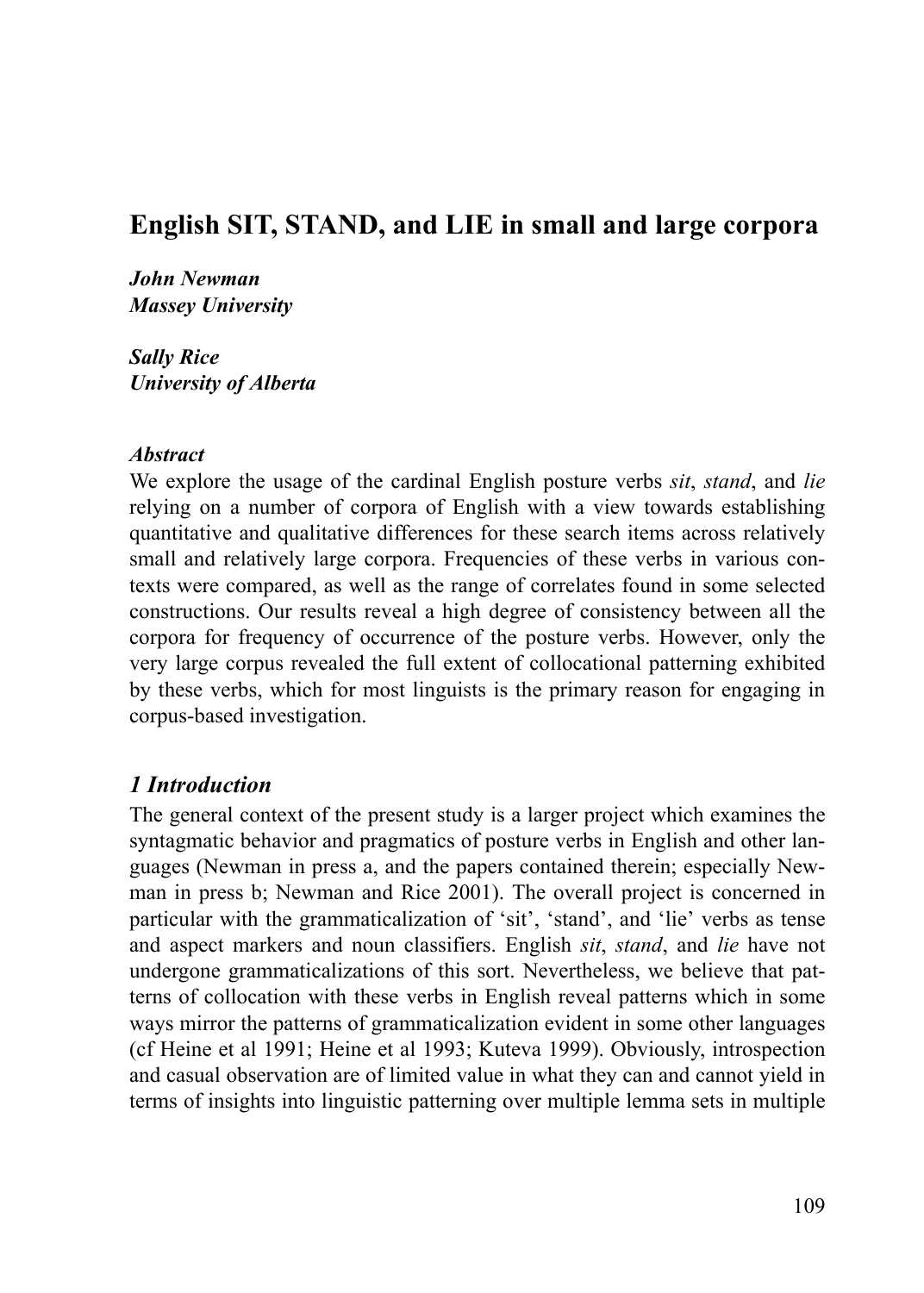contexts. Therefore, we have conducted searches for these verbs and their constructional and usage contexts in a variety of spoken and written English corpora, with the aim of ascertaining whether these posture verbs in English are beginning to show any of the pragmatic and grammatical tendencies that similar verbs are susceptible to in other languages.

One reason for using multiple corpora is to increase the number of sample contexts and to see whether spoken English tendencies are, as yet, beginning to manifest themselves in more formal registers. In addition, De Beaugrande (1996: 512) has argued that a very large corpus (such as the British National Corpus [henceforth BNC]) can yield results which have no direct counterpart in smaller corpora. We thought it would be an interesting exercise, therefore, to compare some of our findings based on the BNC (the main source for our research on posture verbs) with the results of identical searches in the smaller ICAME corpora as a way of further testing de Beaugrande's ideas.

#### *2 The corpora*

We made use of the eight corpora of written English listed in (1) and the three corpora based on transcriptions of spoken English listed in (2):

| (1) | <b>BNC</b>   | <b>British National Corpus</b>                                      | 100 million words | 1970's-1990's |
|-----|--------------|---------------------------------------------------------------------|-------------------|---------------|
|     | <b>LOB</b>   | Lancaster-Oslo/Bergen Corpus 1 million words                        |                   | 1960's        |
|     | <b>FLOB</b>  | Freiburg-LOB                                                        | 1 million words   | 1990's        |
|     | <b>BROWN</b> | Brown Corpus of American<br>English                                 | 1 million words   | 1960's        |
|     | <b>FROWN</b> | Freiburg-Brown Corpus of<br>American English                        | 1 million words   | 1990's        |
|     | <b>ACE</b>   | Australian Corpus of English                                        | 1 million words   | 1980's        |
|     | WC           | Wellington Corpus of Written 1 million words<br>New Zealand English |                   | 1986-1990     |
|     | <b>KOL</b>   | The Kolhapur Corpus of Indian 0.9 million words<br>English          |                   | 1978          |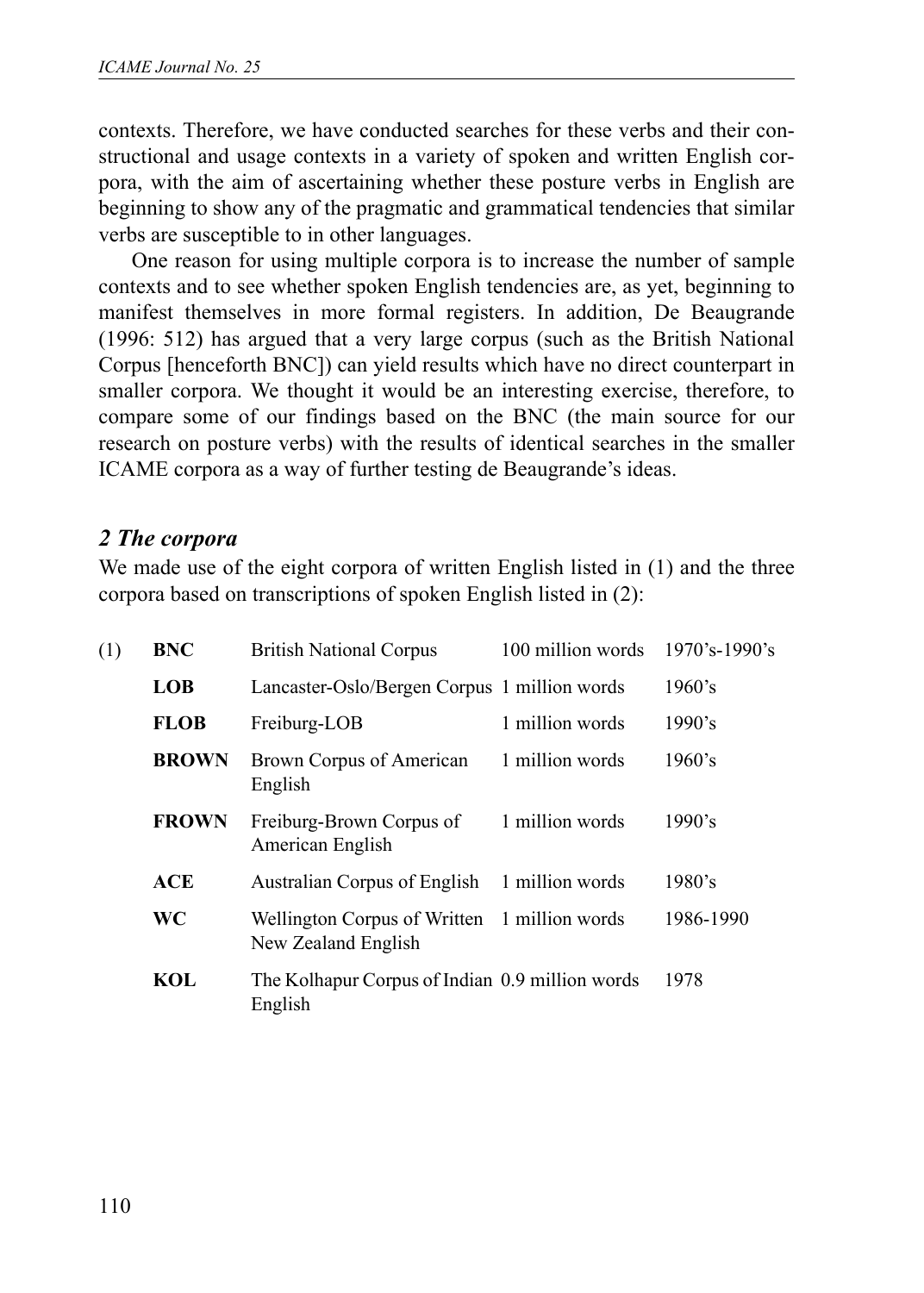| (2) | <b>LLC</b>  | London-Lund Corpus                                                 | $0.5$ million words 1950's-1980's |           |
|-----|-------------|--------------------------------------------------------------------|-----------------------------------|-----------|
|     | <b>COLT</b> | Corpus of London Teenage<br>Language                               | 0.5 million words                 | 1993      |
|     | <b>WSC</b>  | Wellington Corpus of Spoken 1 million words<br>New Zealand English |                                   | 1988-1994 |

Of the written corpora we used in our study, the BNC was by far the most impressive in terms of its size, and it was the corpus that we relied on most. The BNC consists of 90 percent written sub-corpora and ten percent spoken. The remaining written corpora, distributed as part of the ICAME package of corpora, are comparable in so far as they all follow roughly similar principles in their selection of texts, with the BROWN and LOB corpora providing the early models. The spoken corpora, also taken from the ICAME set, are more diverse in their selection of material, as suggested by the titles of the corpora.

While it was of some interest to us to compare search results across various corpora, there was no strong expectation or requirement that the frequency results obtained from the BNC should correspond exactly with results obtained from identical searches in the remaining written corpora. As de Beaugrande (1996: 512) has pointed out, a very large corpus (such as the BNC) can yield results which have no direct counterpart in the smaller corpora such as the onemillion word corpora and less. More specifically, there can be qualitatively different kinds of results obtainable from the very large corpora. For example, numerous items in the largest corpus do not appear in the smaller corpora. More informed judgments about relative frequency are also possible with large corpora. Very large corpora naturally display finer degrees and differentiations of detail, which is especially useful when looking for collocational patterning of items, as we were. Furthermore, there can be profound sampling differences associated with written and spoken corpora as well as small and large corpora, both with respect to depth of the discourse sampled and to the number of different sources, all of which further exacerbates natural differences attributable to modality and register.

It was a matter of some interest to us, nevertheless, to establish by means of common statistical techniques the extent to which various search results from the different corpora could be said to 'correlate' with each other. While we accept de Beaugrande's points about an essential qualitative difference between the BNC and the other corpora, we were still interested to know whether the search results were relatively uniform across all the corpora. Where a result has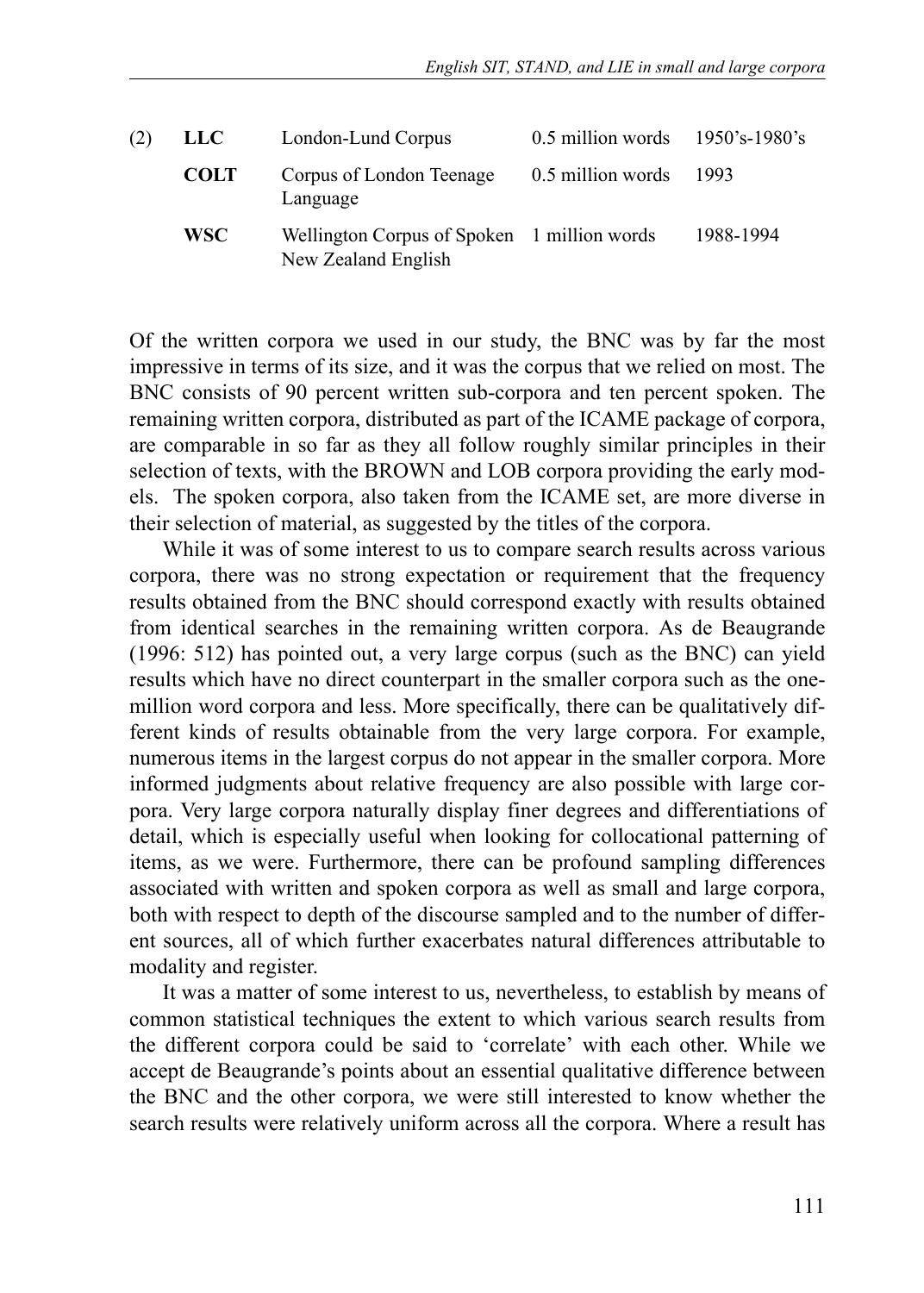a high consistency across all the corpora, large or small, then that result seems especially worthy of attention. Equally noteworthy are results which are only evident in, say, the largest corpus, the BNC.

### *3 Comparisons of frequencies*

#### *3.1 Key constructions*

Our first focus was on the set of results from the following search strings:

 $\text{S}(\text{3})$  SIT DOWN = sit/sits/sitting/sat down STAND UP = stand/stands/standing/stood up LIE DOWN =  $lie/lies/lying/lay/lain down$ 

These strings were chosen as a way of probing the use of the lexemes SIT, STAND and LIE in ways which are closely associated with maintenance or assumption of posture, while largely excluding other senses. The intransitive posture verb *lie* and the transitive posture verb *lay* are prone to some confusion in English (eg speakers will use both intransitively, as in *she lay down to sleep* and *she laid down to sleep*). This conflation thus adds to the difficulty of identifying by any simple procedure only the intransitive uses. Furthermore, the addition of *down* to *lie/lies/lying* largely eliminates any possibility of the 'tell a lie' meaning of *lie*. There is, of course, still a wide range of non-postural meanings associated with these forms (*she was stood up*, *stand up for one's rights*, *stand up to someone*, *stand up to scrutiny*, *to lay down the law* etc). Further querying of the corpora and line-by-line inspection would have been necessary to narrow down the range of meanings in this way and this was not the highest priority for us. We were primarily interested in exploring the effectiveness of simple computerized searches, rather than carrying out manual inspections of the corpora.

The corpora were searched exhaustively rather than by random sampling from a set number of words or lines. Since the corpora vary in size, we normalized the results in terms of occurrence per million words. This has the advantage of facilitating comparison of frequencies across the corpora, but it does disregard the huge differences in magnitude of the BNC database vis-à-vis the remaining corpora. This difference in magnitude is very relevant to understanding some of the differences in collocational patterns evident in the corpora, a point to which we return in section 4. Figure 1 is an overview of the results in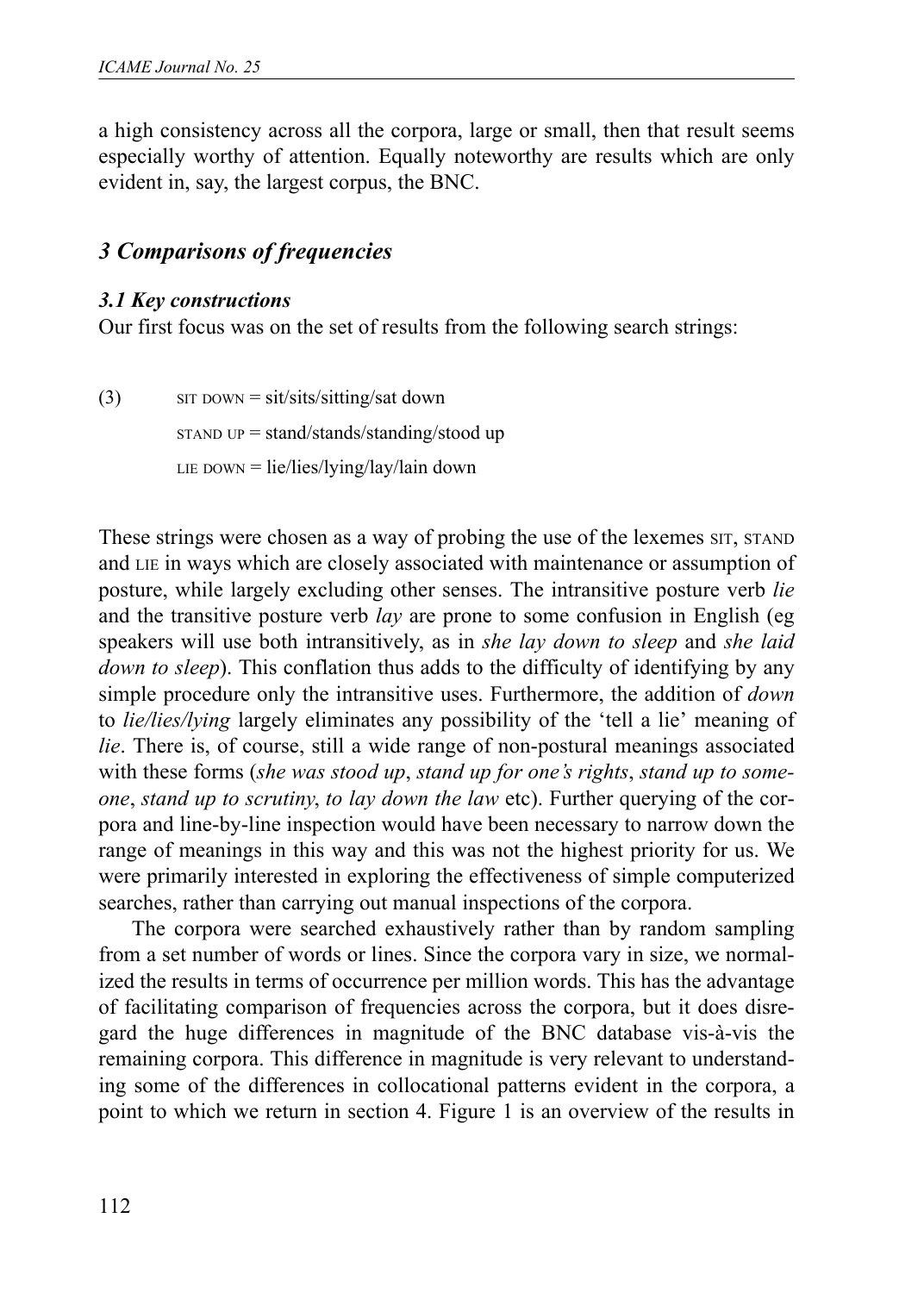the written corpora shown in graph form, with the data table showing the normalized figures representing the number of occurrences per million words. As noted above, the BNC consists of both written and spoken sub-corpora; however, we included the BNC results in Figure 1 since it represents overwhelmingly written texts. Figure 2 shows the results for the spoken corpora.



*Figure 1: Normalized frequency of posture verbs in written corpora (per millions words)*

A number of patterns are observable in these results. First and foremost is the fact that in every corpus, from the 100-million-word written BNC to the much smaller half-million-word spoken corpora like the COLT and LLC, the same overall order of frequency obtains:  $ST$  DOWN  $> STAND$  UP  $>$  LIE DOWN. Being the largest corpus by far, the BNC results are especially significant and the results from this corpus show a clear gradation and separation in frequency.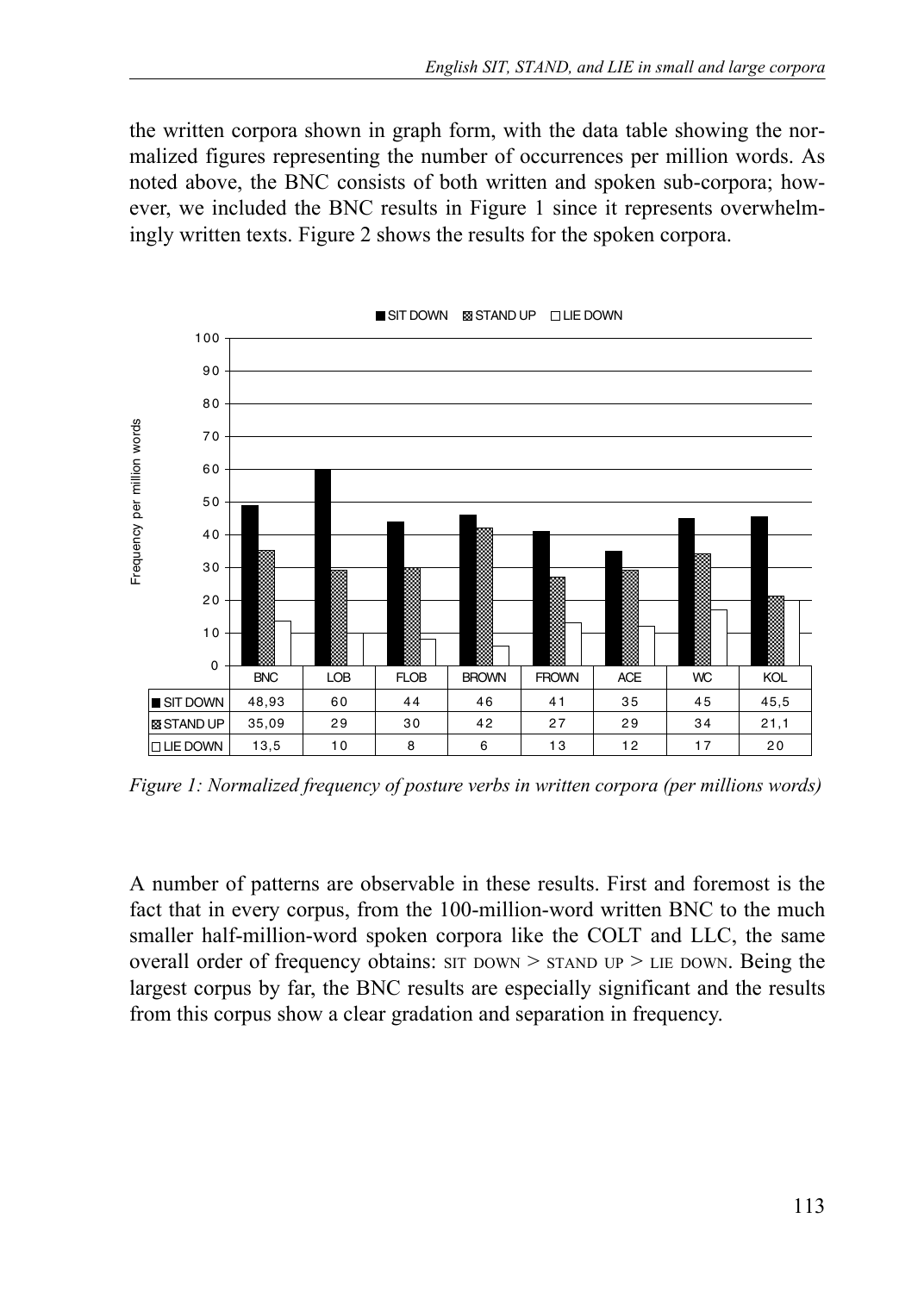

*Figure 2: Normalized frequency of posture verbs in spoken corpora (per million words)*

These searches, done purely on the basis of matching for forms, produced results comparable to what is known about the relative frequency of the posture senses based on the semantically tagged files of the BROWN corpus. As is well known, most of the BROWN corpus has been manually tagged in a way which identifies, amongst other things, sub-meanings of verb lexemes in accordance with the requirements of WordNet (Fellbaum 1998). In the case of the posture verbs we are interested in, WordNet differentiates posture senses from other senses (eg the 'tell a lie' sense of *lie*), as well differentiating the particular submeanings of posture (eg 'assume a posture' vs 'maintain a posture'). The BROWN corpus, tagged in this way, yields the usage totals given in Table 1 for the lexemes SIT, STAND, and LIE. The top row gives the frequency of occurrence for these verbs when used statively, without any accompanying verb particle such as *up*, *down*, *back* etc; the lower row gives occurrences for when these verbs are used dynamically, with the verb particles indicated. The numbers refer to tokens of the lexemes, ie all the inflected forms of the verb with the specific meaning indicated. Lexemes are written in small caps.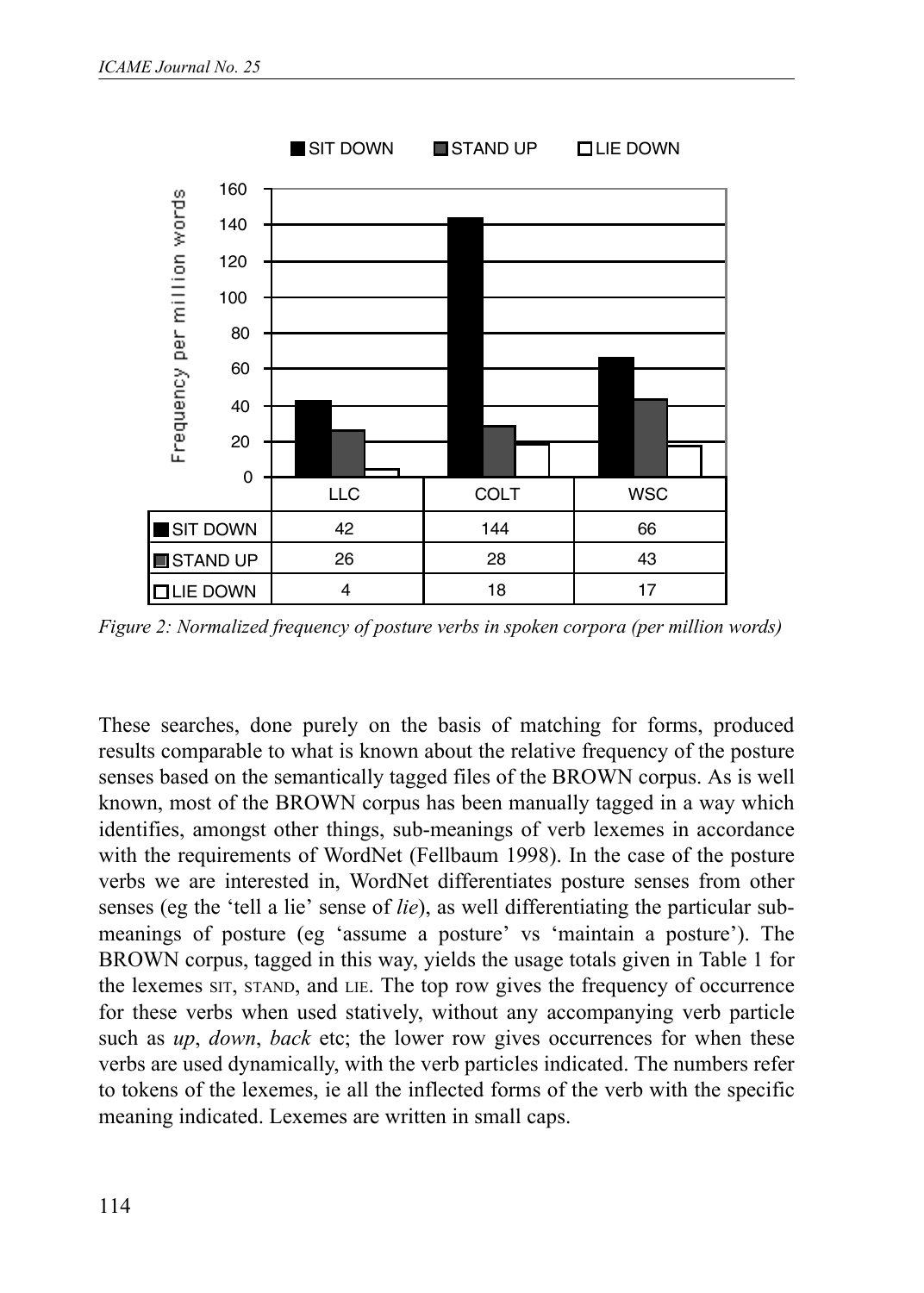|                                     |                                 | LIE $35$               |                                               |
|-------------------------------------|---------------------------------|------------------------|-----------------------------------------------|
|                                     |                                 |                        |                                               |
| be upright'                         |                                 | be prostrate/prone'    |                                               |
|                                     |                                 | LIE DOWN $1$           |                                               |
|                                     |                                 |                        |                                               |
|                                     |                                 |                        |                                               |
|                                     |                                 |                        |                                               |
| ST <sub>47</sub><br>$SIT$ DOWN $10$ | be standing.<br>'arise, get up' | STAND 43<br>STAND UP 8 | be lying.<br>'assume a<br>reclining position' |

*Table 1:* Occurrences of posture verbs with specific senses in the BROWN corpus

The search results from BROWN in Figure 1 are slightly different in actual numbers from those in Table 1 because the search in Figure 1 returned STAND UP forms with meanings such as 'be standing, be upright', 'refuse to back down, remain solid under criticism or attack', 'defend against attack or criticism'. With the aid of WordNet (and its accompanying concordance utility Semcor) one is able to achieve results specifically for the meaning 'arise, get up' and these results are reflected in Table 1. It is interesting to note, however, that the coarser probing of the corpora using form-only search strings did in fact yield comparable results to what was found with the very fine-grained searches based on the semantically tagged text.

A comparison of the spoken and written corpora reveals further differences in frequencies, namely a generally higher frequency of occurrence in spoken English compared with written English for expressions containing posture usages of these predicates. Consider  $ST$  DOWN. In the written corpora it usually occurs less than 20 times per million words, whereas in the spoken corpora it occurs more than 20 times per million words. A preference for SIT DOWN in spoken language is most pronounced in COLT, a corpus of entirely informal conversation. This fact appears to reflect a preference for basic vocabulary items (such as the posture verbs we are researching) in conversation, especially in informal speech.

#### *3.2 Other constructions*

In order to broaden our search, we obtained frequencies of occurrence for an assortment of posture lexeme  $+$  {preposition/adverb/ particle} strings. The 42 search strings are listed in Table 2. The choice of preposition, adverb, or particle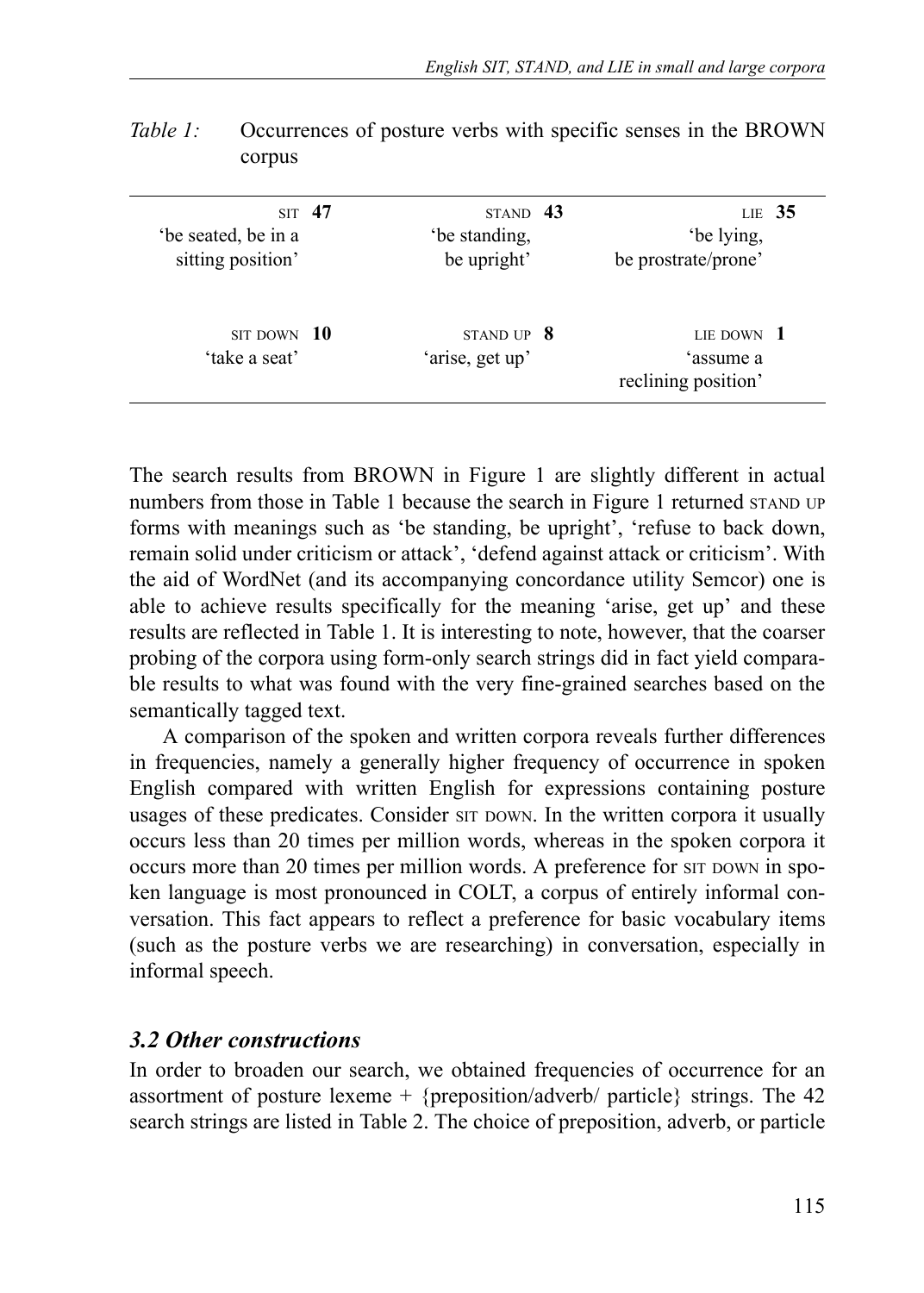was influenced by our interest in posture-related meanings of *sit*, *stand*, and *lie* words and we felt that these particular forms tended to occur with posture meanings, as opposed to meanings such as 'tell a lie' or highly figurative meanings. The frequencies obtained in this way, normalized as number of occurrences per million words, are given in Appendix 1 (written corpora) and Appendix 2 (spoken corpora). Note that it is not always the SIT expression which occurs with highest frequency of the three cardinal posture verbs. For example, STAND BY occurs with greater frequency than either SIT BY or LIE BY. One reason for this is that, in a number of these expressions, like STAND BY, we do indeed find figurative extensions of the posture verbs, where the extensions occur only with one of the posture verbs.

We then carried out a series of pairwise comparisons of the results from the written corpora across the 42 search strings we investigated in order to establish the degree of consistency in the results. We did the same for the three spoken corpora. Using Fisher's r to z function, a standard test for correlations, a p-value of less than 0.0001 was returned for every one of these pairwise correlations, as shown in Table 3.

| <b>SIT</b>     | <b>STAND</b>   | LIE            |
|----------------|----------------|----------------|
| $+ down$       | $+ up$         | $+ down$       |
| $+ here/there$ | $+ here/there$ | $+ here/there$ |
| $+ in$         | $+ in$         | $+in$          |
| $+ on$         | $+ on$         | $+ on$         |
| $+at$          | $+at$          | $+at$          |
| $+ with$       | $+ with$       | $+ with$       |
| $+ by$         | $+ bv$         | $+ by$         |
| $+$ next to    | $+$ next to    | $+$ next to    |
| + beside       | + beside       | + beside       |
| $+$ behind     | $+$ behind     | $+ behind$     |
| $+ over$       | $+ over$       | $+ over$       |
| $+$ above      | $+ above$      | $+ above$      |
| $+$ under      | $+$ under      | $+$ under      |
| $+$ underneath | $+$ underneath | $+$ underneath |

| Table 2: | Additional search strings containing the posture verbs |  |  |  |  |
|----------|--------------------------------------------------------|--|--|--|--|
|          |                                                        |  |  |  |  |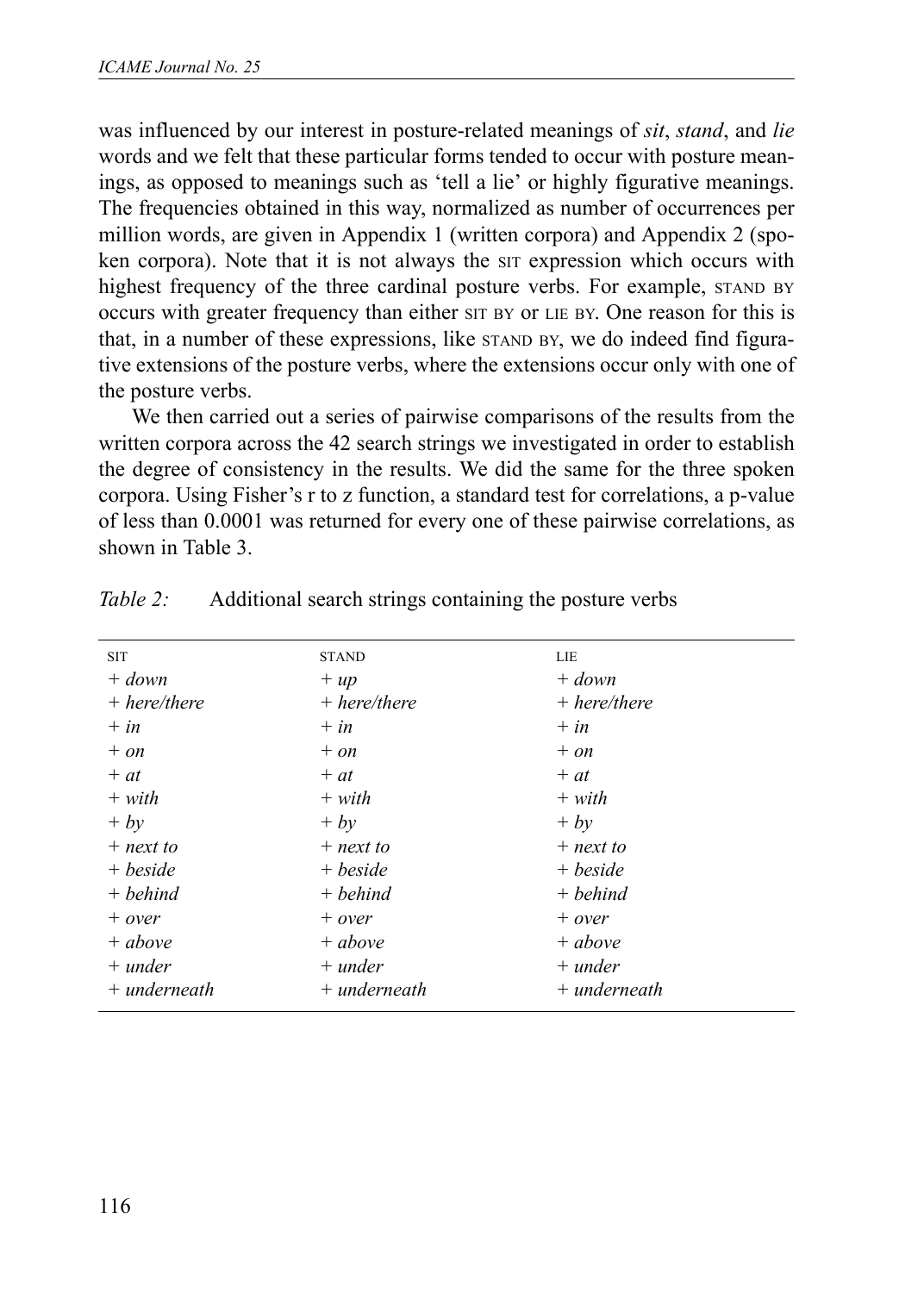| Fisher's r to z     |             |         |
|---------------------|-------------|---------|
|                     | Correlation | P-Value |
| BNC, LOB            | 0.932       | < 0001  |
| <b>BNC, FLOB</b>    | 0.962       | < 0.001 |
| <b>BNC, BROWN</b>   | 0.959       | < 0001  |
| <b>BNC, FROWN</b>   | 0.924       | < 0001  |
| BNC, ACE            | 0.949       | < 0001  |
| BNC, WC             | 0.928       | < 0.001 |
| <b>BNC, KOL</b>     | 0.878       | < 0.001 |
| LOB, FLOB           | 0.956       | < 0001  |
| <b>LOB, BROWN</b>   | 0.927       | < 0001  |
| <b>LOB, FROWN</b>   | 0.872       | < 0.001 |
| LOB, ACE            | 0.853       | < 0001  |
| LOB, WC             | 0.873       | < 0001  |
| LOB, KOL            | 0.869       | < 0001  |
| <b>FLOB, BROWN</b>  | 0.943       | < 0.001 |
| <b>FLOB, FROWN</b>  | 0.916       | < 0.001 |
| <b>FLOB, ACE</b>    | 0.909       | < 0001  |
| FLOB, WC            | 0.919       | < 0001  |
| <b>FLOB, KOL</b>    | 0.839       | < 0001  |
| <b>BROWN, FROWN</b> | 0.911       | < 0.001 |
| <b>BROWN, ACE</b>   | 0.906       | < 0001  |
| <b>BROWN, WC</b>    | 0.873       | < 0001  |
| <b>BROWN, KOL</b>   | 0.872       | < 0001  |
| <b>FROWN, ACE</b>   | 0.939       | < 0.001 |

*Table 3:* Correlations between frequencies of posture expressions in Table 2 across the corpora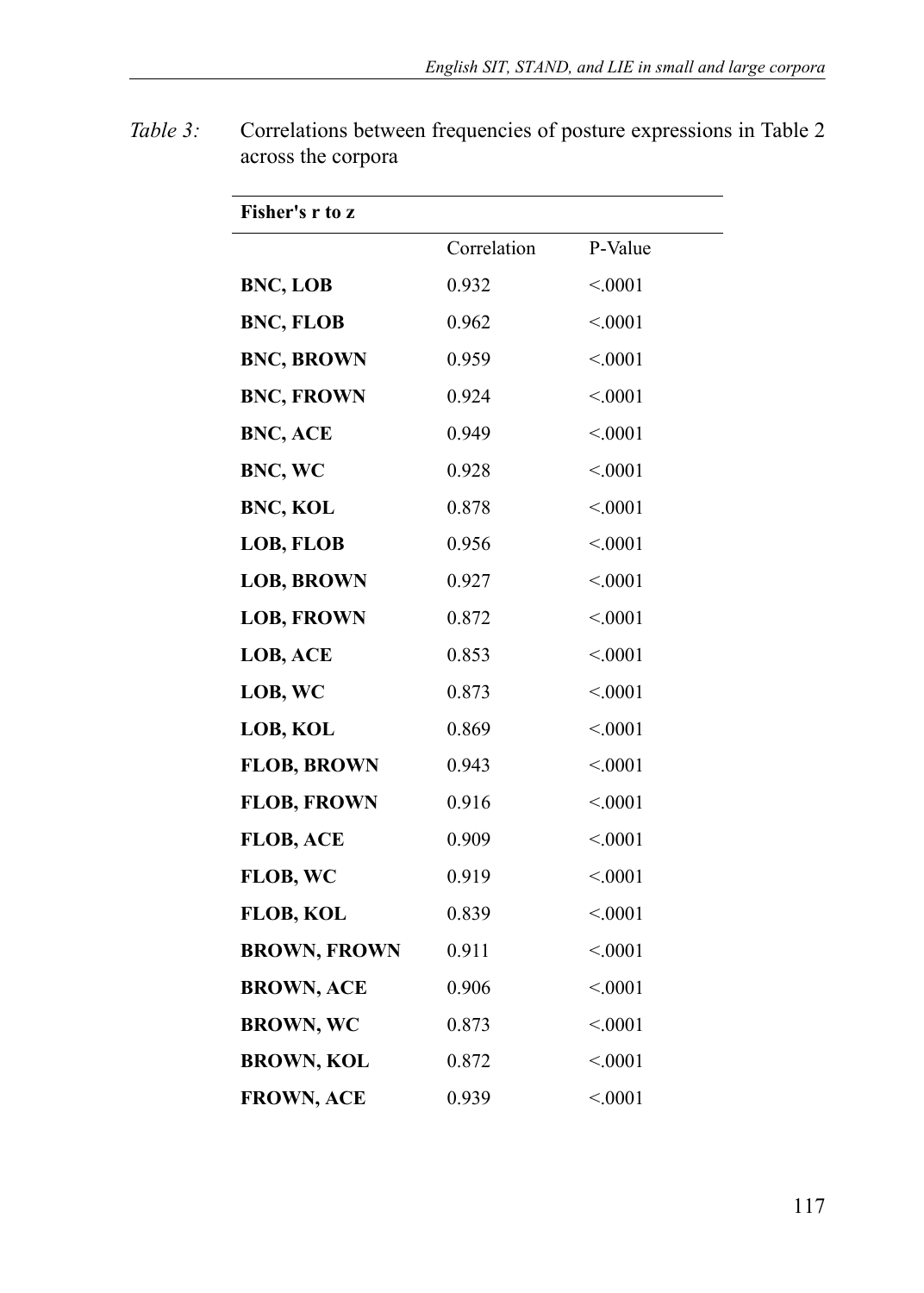| <b>FROWN, WC</b>  | 0.891       | < 0.001  |
|-------------------|-------------|----------|
| <b>FROWN, KOL</b> | 0.861       | < 0.001  |
| ACE, WC           | 0.942       | < 0.001  |
| ACE, KOL          | 0.853       | < 0.001  |
| WC, KOL           | 0.848       | < 0.0001 |
|                   |             |          |
| Fisher's r to z   |             |          |
|                   | Correlation | P-Value  |
| LLC, COLT         | 0.839       | < 0.001  |
| LLC, WSC          | 0.920       | < 0001   |
| <b>COLT, WSC</b>  | 0.930       | < 0.001  |

While the very low p-values appear impressive as significantly greater than chance correlations, these results need to be qualified. The written corpora, apart from the BNC, are not completely independent in their design and sampling methodology. Indeed, they form a natural set in the sense that the BROWN and LOB corpora were models for the subsequent corpora. They were designed to be comparable in terms of their coverage of genres and methods of collection of texts. The high correlation between the frequencies of the posture verbs in the ICAME written corpora is therefore not surprising. More significant is the high correlation between these corpora and the BNC and the high correlation between these corpora and the spoken corpora of ICAME. Neither the BNC nor the spoken corpora were designed or collected in ways directly comparable to LOB or BROWN. The spoken corpora in particular represent quite diverse kinds of material, and finding relatively high correlations that are statistically significant at the  $p < .0001$  level is more relevant for our purposes.

### *4 Comparison of collocates*

In a subsequent round of searches, we investigated selected collocational patterns with the posture verbs in the hope of revealing more qualitative information about the actual usage (as opposed to usage potential) of these verbs. In particular, we were interested in determining the range of verbal predicates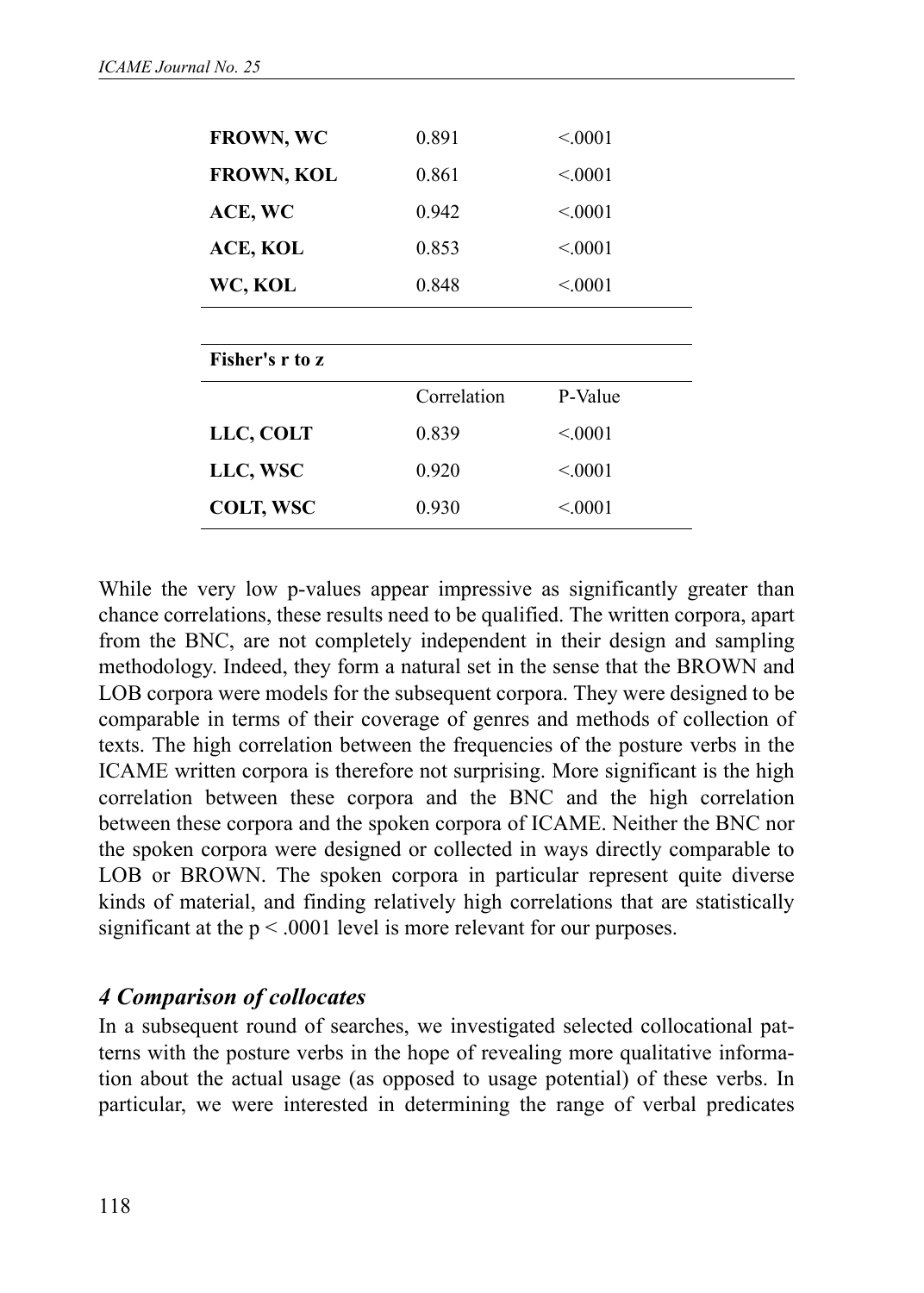which had a close association with the posture verbs. As a way of operationalizing 'close association', we searched for instances of the posture verbs occurring as the first conjunct in a conjunction of verbs with *and*. We distinguished two different searches along these lines:

- (4) a. {*sitting/standing/lying*} *and*...*V-ing*
	- b. {*sat down/stood up/lay down*} *and*...*V-ed*

The *V-ing* forms in (4a) could be present participles or gerunds while the *V-ed* forms in (4b) involved either past tense or past participial forms. The (a) cases correspond semantically to simultaneous conjunction, ie the conjoined expression refers to a posture and the actions/states of the clause participant while in that posture. The (b) forms correspond to a consecutive conjunction, referring typically to the action of entering a posture and the actions/states which the person(s) engaged in afterwards. Because we anticipated relatively low frequencies of occurrence for these rather specialized usage contexts, we initially queried only the BNC for these expressions. However, selected databases in the ICAME corpora also revealed comparable results, though at a much reduced rate of return.

#### *4.1 Simultaneous conjuncts*

The search results from the BNC for instances of simultaneous conjuncts are shown in Table 4:

| sitting and V-ing        |    | standing and V-ing       |    | lying andV-ing      |   |
|--------------------------|----|--------------------------|----|---------------------|---|
| Total                    | 58 | <b>Total</b>             | 46 | <b>Total</b>        | 3 |
| <i>V-ing</i> tokens $>1$ |    | <i>V-ing</i> tokens $>1$ |    | $V$ -ing tokens = 1 |   |
| watching                 | 8  | looking                  | 3  | talking             |   |
| listening                | 6  | staring                  | 3  | waiting             |   |
| waiting                  | 5  | talking                  | 3  | sitting             |   |
| looking                  | 4  | balancing                | 2  |                     |   |
| reading                  | 4  | bending                  |    |                     |   |

*Table 4:* Posture verbs in simultaneous conjunction in the BNC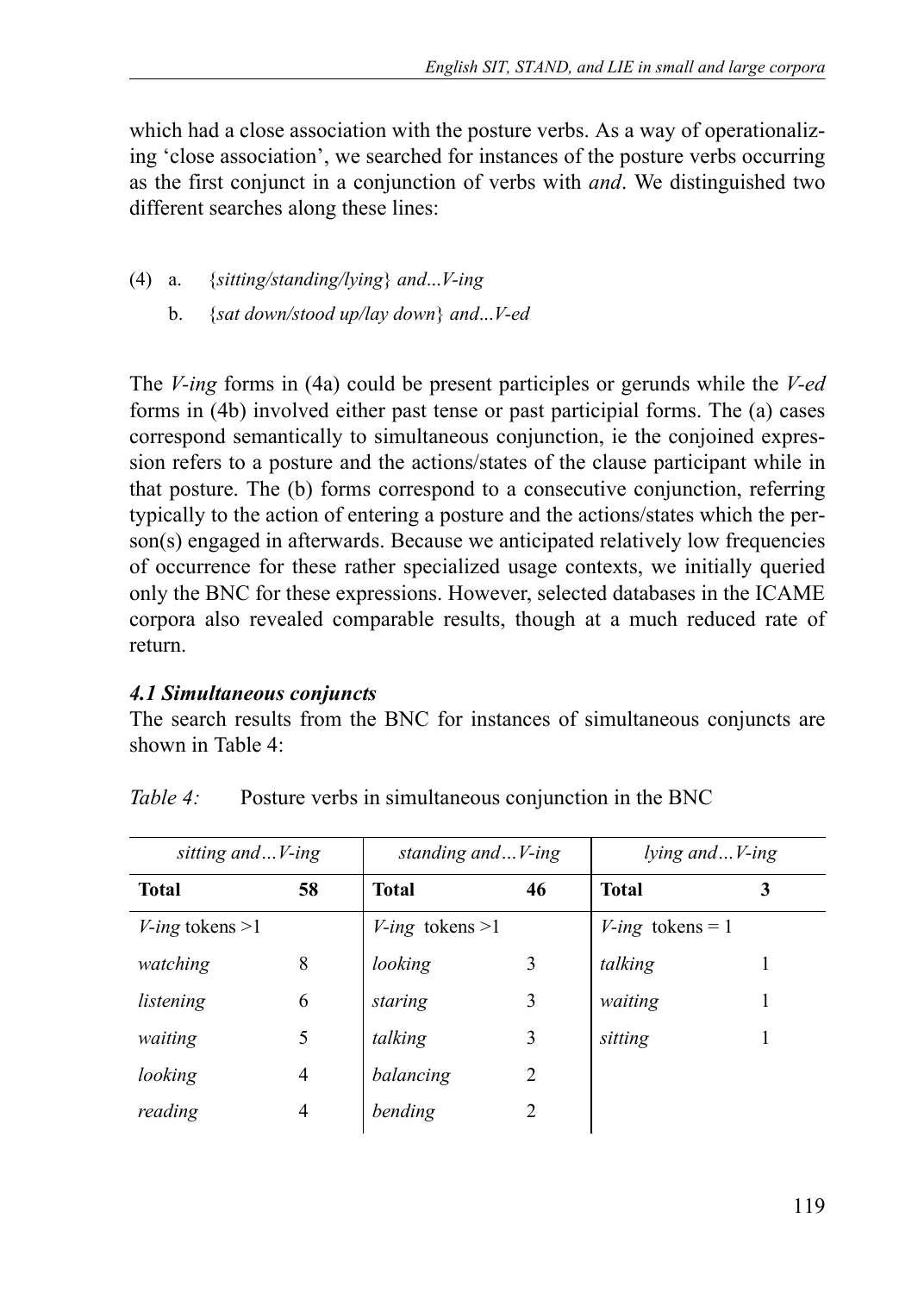| thinking | $\overline{4}$ | sitting |  |
|----------|----------------|---------|--|
| talking  |                |         |  |
| saying   | ↩              |         |  |
| staring  |                |         |  |

Once again, the relative order of collocate frequency is the same as found in the searches above: *sitting* (58) > *standing* (46) > *lying* (3). *Lying*, as the first conjunct, occurs with considerably less frequency than the other two posture verbs. Lying is not normally a posture we maintain while simultaneously carrying out other activities and the extreme infrequency of the *lying and …* construction, as well as the absence of any recurring combinations, reflects this. In the case of *sitting* and *standing*, there are clear and recurring patterns of conjuncts; ie we find multiple instances of the same combinations. We have listed the –*ing* forms which occur as the second conjunct in these recurring combinations. These collocate verbs are by no means random. Rather, they can be experientially motivated as reflecting recognizable states or activities which conventionallly accompany the different postures. Reading and thinking, for example, are activities which may take time to complete and are normally done in a comfortable position which can be maintained. Reflecting this, *reading* and *thinking* occur as the second conjunct of *sitting*, but not *standing* or *lying*. More generally, *sitting* occurs preferentially with verbs which have a perceptual, cognitive, or otherwise ideational and reflective meaning. Standing, as a posture, requires the highest degree of sensorimotor control compared with the other postures considered here and, correlated with this, we find that *balancing* and *bending* form recurring patterns in combination with *standing* (consistent, incidentally, with the findings of Gibbs et al 1993) but not *sitting* or *lying*. The BNC results, therefore, reveal patterns in these simultaneous conjuncts with the posture verbs which are significant in the way they pick out experientially regular co-occurrences of postures and other collateral activities or states. These patterns of collocation are particularly interesting in the context of research into grammaticalization processes affecting posture verbs, especially the aspectualization of posture––a phenomenon which we elaborate on elsewhere (cf Newman and Rice 2001).

Searching the same strings in the ICAME corpora yielded the results in Table 5. Note, there were no multiple instances of identical collocates in any single one of these much smaller corpora.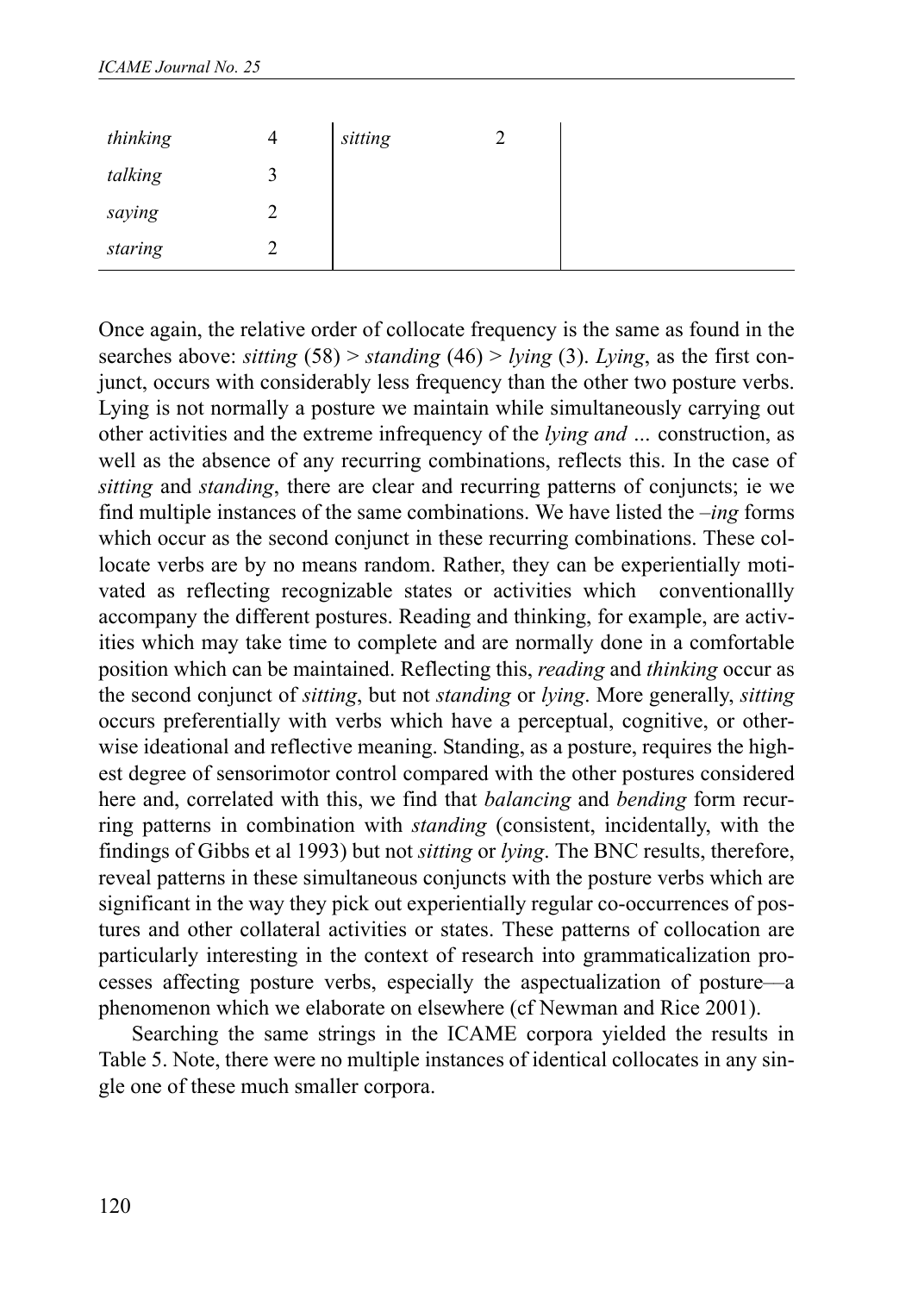|              | sitting andV-ing               | standing andV-ing lying andV-ing |          |
|--------------|--------------------------------|----------------------------------|----------|
| <b>Total</b> | 7                              | $\mathbf{2}$                     | $\bf{0}$ |
| LOB          |                                |                                  |          |
| <b>FLOB</b>  | worrying                       | watching                         |          |
| <b>BROWN</b> | staring                        |                                  |          |
| <b>FROWN</b> | talking                        |                                  |          |
| <b>ACE</b>   |                                |                                  |          |
| <b>WC</b>    |                                |                                  |          |
| <b>KOL</b>   | staring                        | giving (orations)                |          |
| <b>LLC</b>   |                                |                                  |          |
| <b>COLT</b>  |                                |                                  |          |
| <b>WSC</b>   | waiting and talking<br>working |                                  |          |

*Table 5*: Posture verbs in simultaneous conjunction in selected ICAME corpora

Taken individually, the ICAME corpora do not yield consistent results on these searches. In some of the corpora, none of the posture verbs is found in a simultaneous conjunction, making it impossible to ascertain any differential behavior between the three posture verbs in terms of frequency of occurrence. In other cases, there is only the merest hint of different collocational patterns. BROWN, FROWN, and WSC, for example, show just one instance of simultaneous conjunction with *sitting and*, compared with no instances at all for *standing and* and *lying and*. This shows, arguably, a preference for the *sit* verb in such constructions, consistent with the BNC (and the preponderance of SIT verbs as durative and progressive markers cross-linguistically), but it fails to discriminate between *standing* and *lying*.

If we take the ICAME corpora collectively, then we see an emergent pattern of relative frequency of the posture verbs in simultaneous conjunction, namely *sitting* (7) > *standing* > (2) > *lying* (0). Even so, the absolute numbers involved are exceedingly small and one can not be very confident about the results. The only recurring patterns evident in the (combined) ICAME sub-corpora involved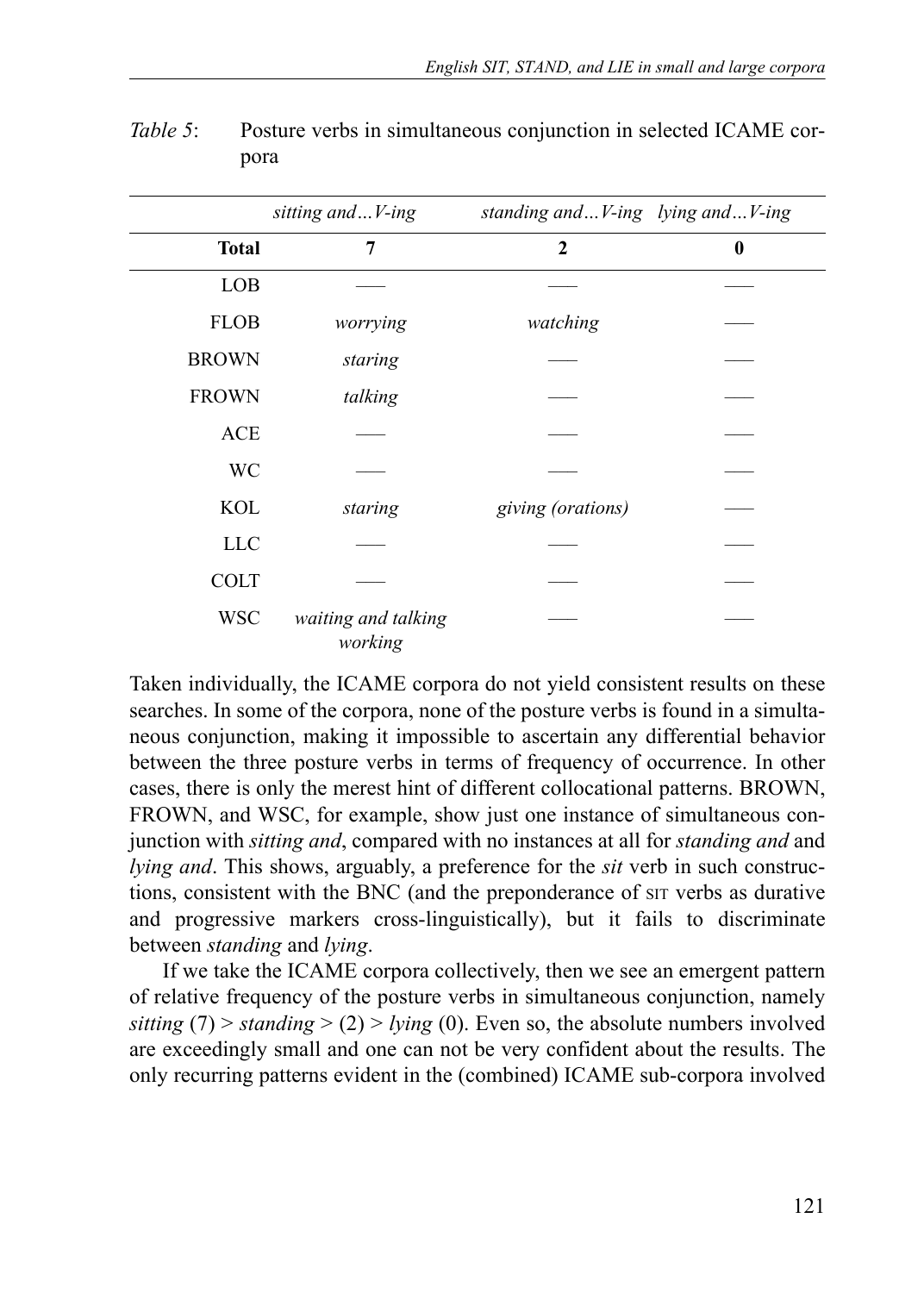*sitting and talking* and *sitting and staring*, both of which were manifested in two instances.

### *4.2 Consecutive conjuncts*

We searched the BNC for instances of any consecutive conjuncts formed by a conjunction of the *-ed* form of the posture verb followed by *and* V-*ed*, where the –*ed* refers to either the past tense of past participial form of some following verb. The results are summarized in Table 6:

| sat down and V-ed                  |                | stood up andV-ed |                                    | lay down andV-ed |                              |                |    |
|------------------------------------|----------------|------------------|------------------------------------|------------------|------------------------------|----------------|----|
| <b>Total</b>                       | 261            |                  | <b>Total</b>                       | 477              | <b>Total</b>                 |                | 20 |
| collocate <i>V-ed</i> tokens $> 2$ |                |                  | collocate <i>V-ed</i> tokens $> 2$ |                  | collocate $V$ -ed tokens > 1 |                |    |
| watched                            | 6              | walked           | 30                                 |                  | slept                        | 3              |    |
| had                                | 5              | began            | 25                                 |                  | went (to sleep)              | 3              |    |
| thought                            | 5              | went             | 24                                 |                  | looked                       | $\overline{2}$ |    |
| waited                             | 5              | said             | 19                                 |                  |                              |                |    |
| wept                               | 5              | took             | 16                                 |                  |                              |                |    |
| leaned                             | $\overline{4}$ | moved            | 15                                 |                  |                              |                |    |
| opened                             | $\overline{4}$ | stretched        | 14                                 |                  |                              |                |    |
| picked                             | $\overline{4}$ | looked           | 13                                 |                  |                              |                |    |
| rested                             | $\overline{4}$ | put              | 11                                 |                  |                              |                |    |
| worked                             | $\overline{4}$ | came             | 10                                 |                  |                              |                |    |
| helped                             | 3              | shook            | 9                                  |                  |                              |                |    |
| looked                             | 3              | made             | 7                                  |                  |                              |                |    |
| sipped                             | 3              | shouted          | 7                                  |                  |                              |                |    |
| started                            | 3              | smiled           | 7                                  |                  |                              |                |    |
| tried                              | 3              | gazed            | 6                                  |                  |                              |                |    |
|                                    |                | held             | 6                                  |                  |                              |                |    |

*Table 6:* Posture verbs in consecutive conjunction in the BNC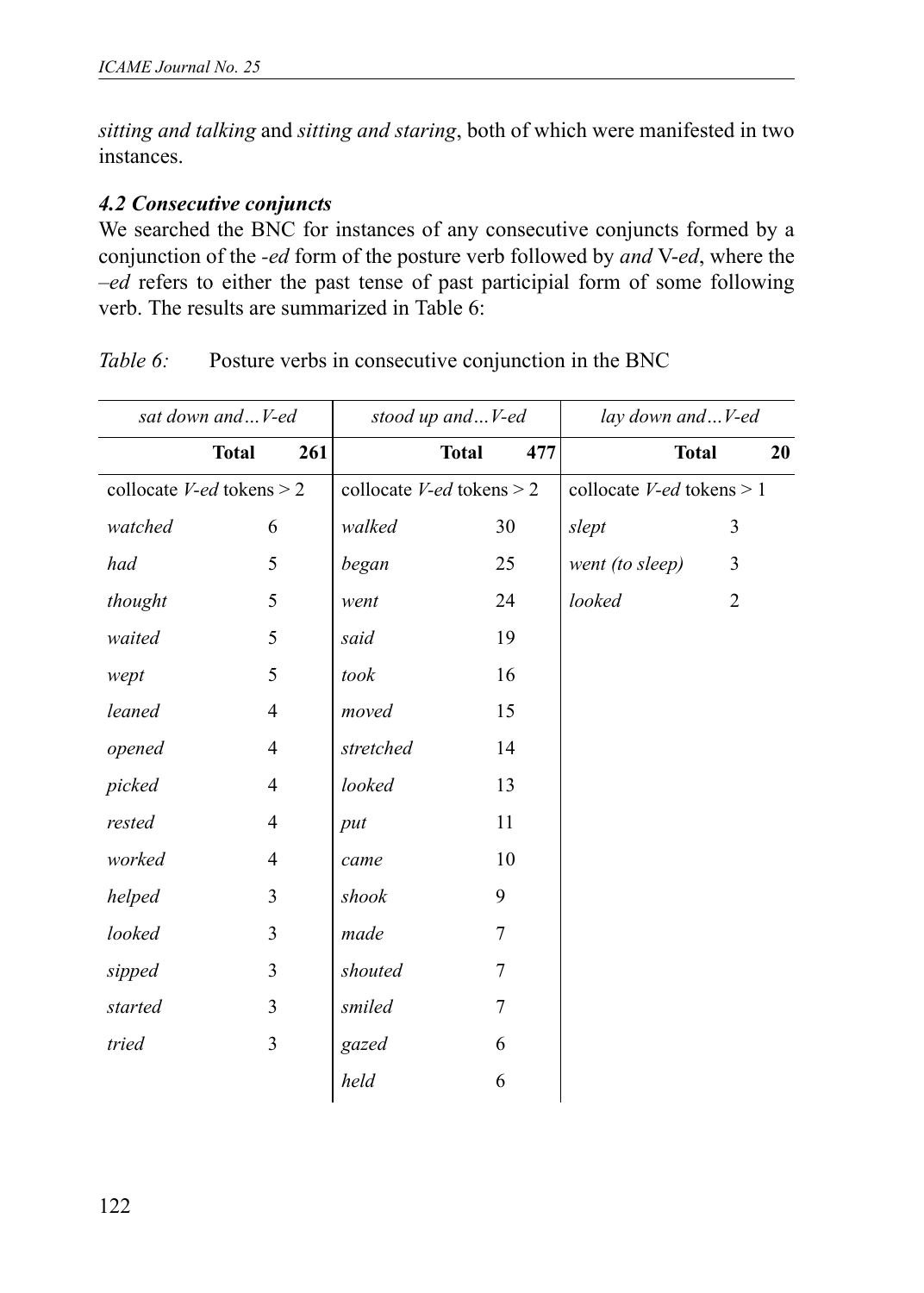| faced    | 5              |
|----------|----------------|
| left     | 5              |
| turned   | 5              |
| waved    | 5              |
| done     | $\overline{4}$ |
| kissed   | $\overline{4}$ |
| prepared | $\overline{4}$ |
| pulled   | $\overline{4}$ |
| reached  | $\overline{4}$ |
| wandered | $\overline{4}$ |
| crossed  | 3              |
| drew     | 3              |
| opened   | 3              |
| patted   | 3              |
| shuffled | 3              |
| strode   | 3              |
| velled   | 3              |

The relative frequency of the three posture verbs is noticeably different from that found with the simultaneous conjuncts. In the case of the consecutive conjuncts, the order of frequency is *stood up* > *sat down* > *lay down*. Note that this is different also to the relative frequency of the posture verbs with the 'assumption of posture' senses identified in the semantically tagged BROWN corpus and cited above in Table 1. The key to this difference lies in the sequence of the posture verb followed by *and*, leading to an interpretation involving the assumption of a posture followed by a further activity or state. Thus, even though  $\text{SIT}$ DOWN in the 'sit down, take a seat' is more common than STAND UP in the 'arise, get up' sense in the BROWN corpus, this does not imply that these verbs occur with the same relative frequency in conjoined contexts. And indeed, this is not the case in the BNC (or various other corpora, as we will see below). The experiential reality underlying this fact is that we stand up in order to carry out more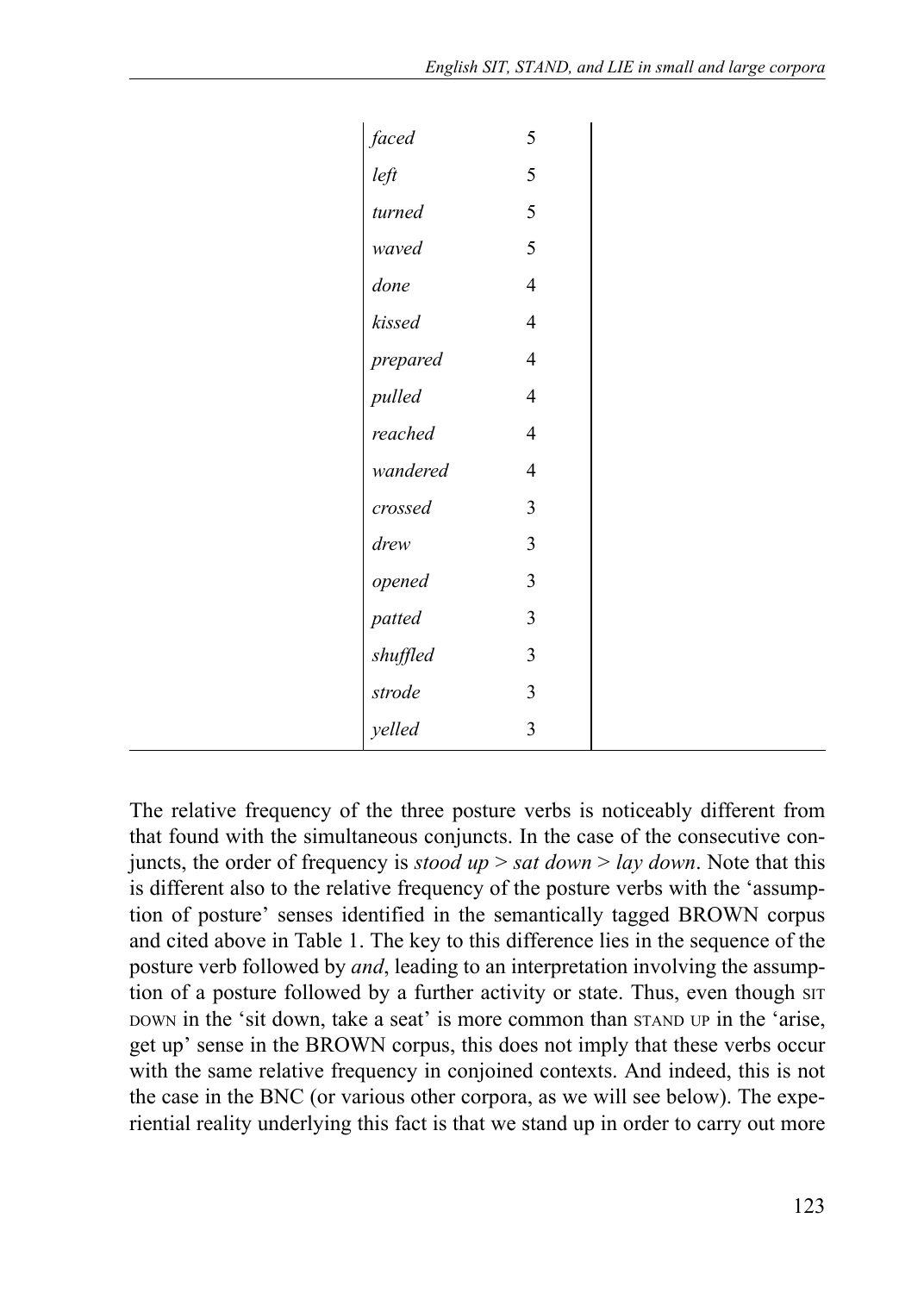numerous and more varied collateral activities than we do when we sit or lie down.

It is not just the different relative frequency which is noteworthy about the consecutive conjunction. The semantic content of the three sets of verbs in Table 6 is also remarkable. What is striking about the *stood up and V-ed* set of verbs is the occurrence of verbs of motion and physical activity, verbs which are absent from the other two sets. Such verbs include: *walked, went, moved, stretched, put, came, put, left, reached, wandered*, *strode*. These refer to actions one proceeds to carry out after having stood up. The BNC results reflect the naturalness of these sequential scenarios and the relative unnaturalness of such activities as a result of sitting down or lying down. It is reminiscent of the fact that *standing*, but not the other posture verbs, collocates with *balancing* and *bending* as simultaneous conjuncts, as observed above. There are no such collocates with *sat down and V-ed* which occurs with an assortment of verbs of a more introspective and temporally extended nature, such as *watched*, *thought*, *waited*, *rested*. Almost all the recurring patterns with *lay down and V-ed* involve a verb referring to sleeping. These different classes of verbs collocating with the posture verbs reveal familiar experiential practice. As with the simultaneous conjuncts, the collocational patterns are of some interest to grammaticalization studies. Specifically, it is the STAND verb which is more likely to take on an inceptive sense, eg Old High German *stantan* 'stand; begin' (Schützeichel 1969: 182). Consider also Middle Egyptian *h* 'stand up, rise', which, when used with a past tense marker, forms an auxiliary with the meaning 'thereupon' (Gardiner 1957: 391-392; Heine et al 1993: 206). These developments are completely in keeping with the tendency in English for STAND (more so than SIT or LIE) to occur in a consecutive conjunction with verbs which represent the movement or activity following the change into a standing position (cf Newman and Rice 2001).

The same search strings in selected ICAME corpora revealed the patterns in Table 7: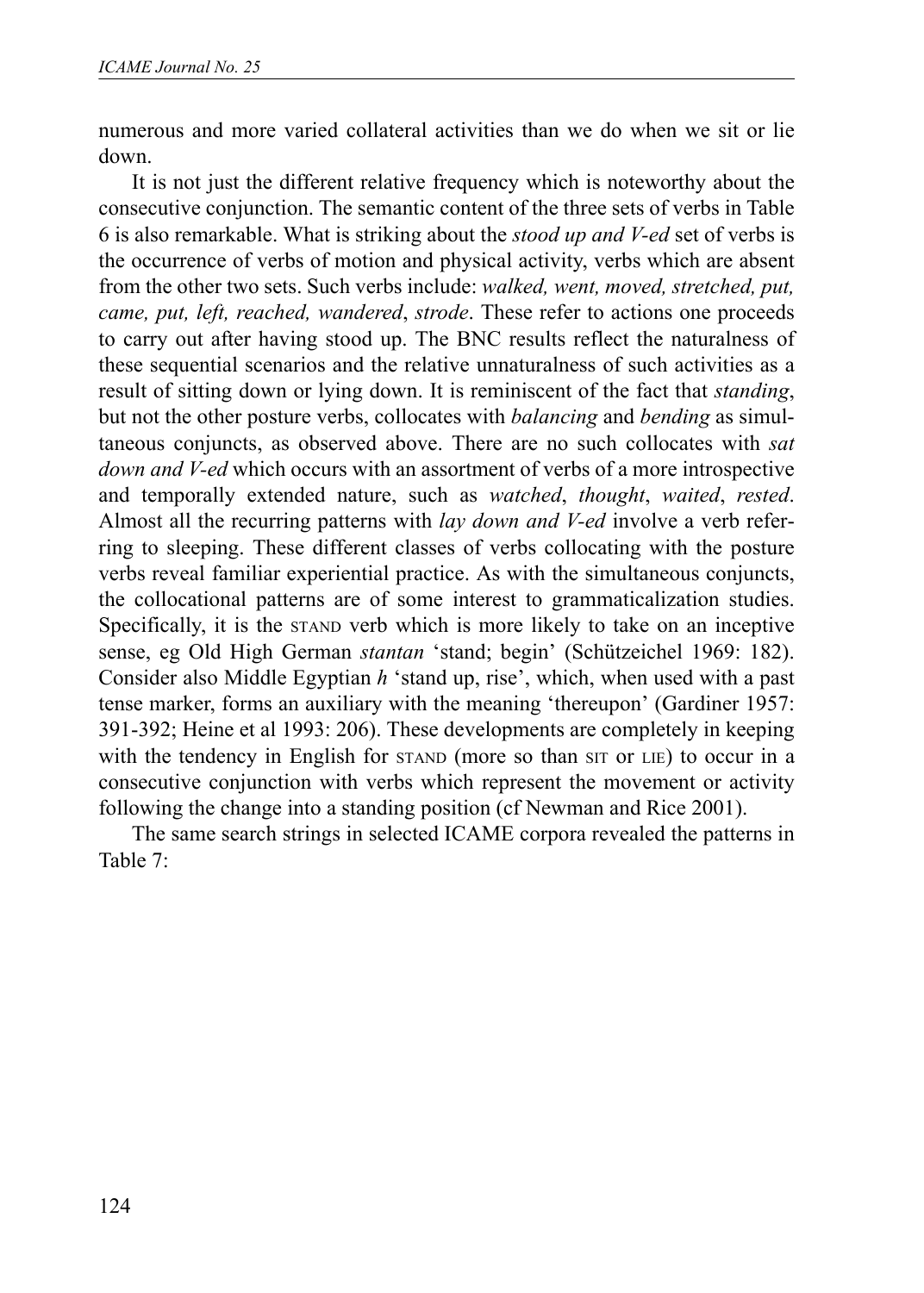*Table 7:* Posture verbs in consecutive conjunction in selected ICAME corpora (for which there are one or more instances; multiple instances are indicated in parentheses)

|              | sat down and  V-ed                                          | stood up andV-ed                                                                                                                                                 | lay down andV-ed |
|--------------|-------------------------------------------------------------|------------------------------------------------------------------------------------------------------------------------------------------------------------------|------------------|
| <b>Total</b> | 19                                                          | 38                                                                                                                                                               | $\mathbf{2}$     |
|              | LOB studied<br>ran his finger down<br>offered [a cigarette] | walked (2)<br>shouted<br>took down [her bag]<br>went into the living<br>room                                                                                     |                  |
|              | FLOB crossed her legs                                       | walked (2)<br>gave [a smile]<br>looked at his watch<br>pushed his plate<br>away<br>tucked the book                                                               |                  |
|              | BROWN played two slots at once<br>began [coffee party]      | thanked<br>began pacing<br>added to the uproar<br><b>beckoned</b><br>demanded water<br>nodded farewell<br>went [to the win-<br>dows<br>touched the girl's<br>arm |                  |
| FROWN wrote  |                                                             | uncorked a right<br>[punch]                                                                                                                                      |                  |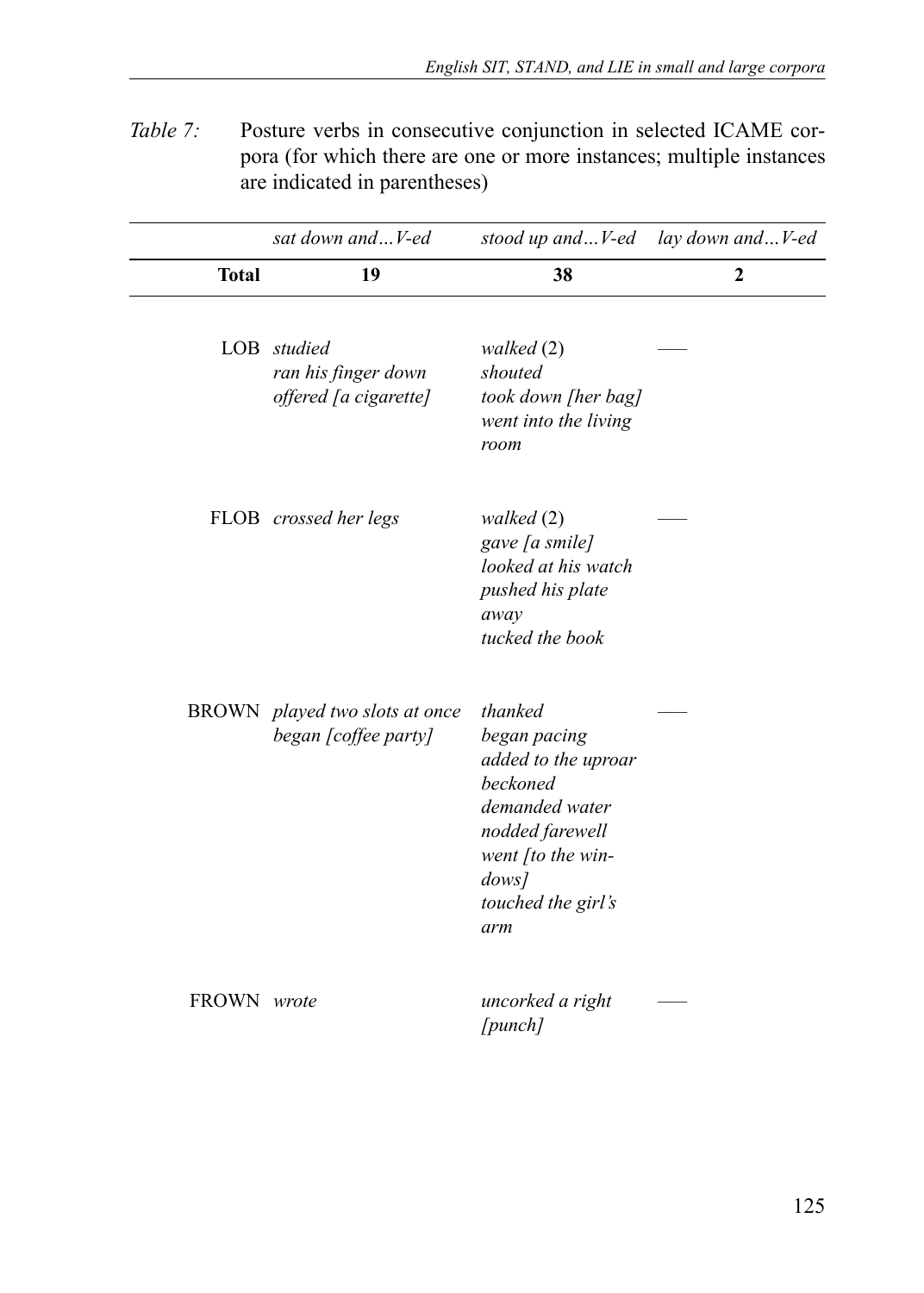|           | ACE had Morning Tea<br>together                                                                                | sighed<br>yelled<br>picked up [cups]<br>raised her superior<br>nose tossed his ciga-<br>rette butt                |                                        |
|-----------|----------------------------------------------------------------------------------------------------------------|-------------------------------------------------------------------------------------------------------------------|----------------------------------------|
|           | WC talked<br>read<br>made a hand-written<br>copy                                                               | turned to the others<br>held them against<br>her<br>began shouting<br>stepped back a pace<br>glared at her mother | gazed at the sky and<br>dared not move |
|           | KOL thought<br>began to play                                                                                   | said $(2)$<br>groped my way to<br>[room] offered her<br>seat in a bus                                             |                                        |
| $LLC =$   |                                                                                                                |                                                                                                                   |                                        |
| COLT read | visualized it                                                                                                  |                                                                                                                   |                                        |
|           | WSC done a taste test<br>deliberately thought<br>picked up a crystal glass made [a dick of her-<br>have a yarn | said (2)<br>left<br>selfl                                                                                         |                                        |

The collective totals for each posture verb present a clear pattern in terms of relative frequency, comparable to what we find in the BNC, ie *stood up* > *sat down* > *lay down*. For the majority of the ICAME corpora, the results of the searches show also manifest this relative frequency. Note, however, that FROWN in the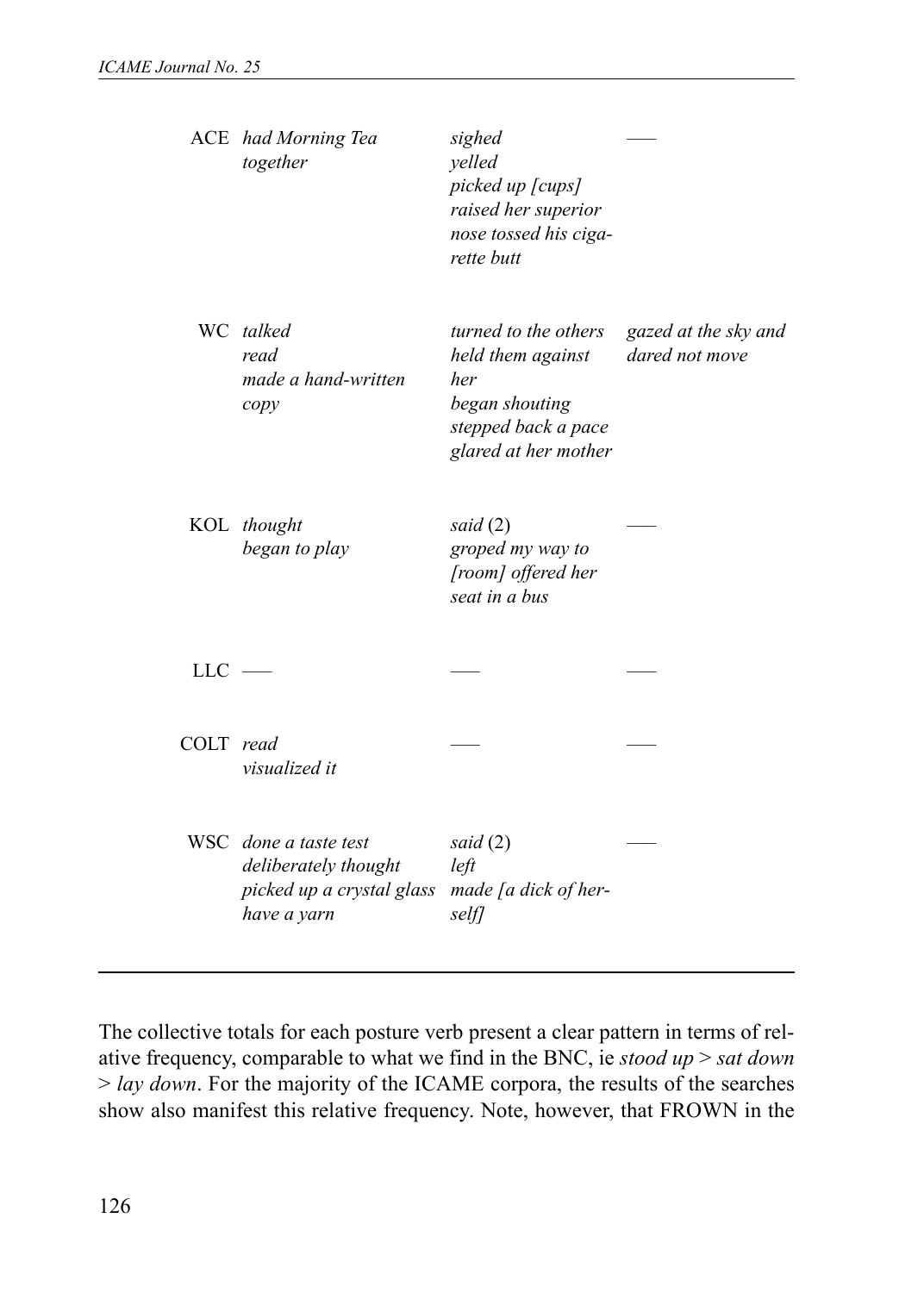written corpora and LLC and COLT in the spoken corpora fail to discriminate the three verbs in this way.

As in the BNC, *stood up* also collocates with verbs referring to activities which involve motion and, particularly, motion away from the standing position: *walked*, *began pacing*, *went [to the window], stepped back a pace*, *left*. *Sat down*, too, occurs with verbs similar to those found in the BNC: *studied, read, thought,* etc. In the case of *lay down,* however, there is not even evidence of a collocation with verbs of sleeping. While we can therefore discern some similarity in these collocation patterns comparing the ICAME corpora and the BNC, it is really only in the totality of the ICAME corpora that these similarities appear. Individual corpora prove unreliable sources. FLOB, for example, includes examples of motion verbs with *stood up*, but lacks any examples of thinking or cognitive verbs with *sat down*; COLT includes examples of thinking and mental activity with *sat down*, but lacks examples of motion verbs with *stood up*; and a consecutive conjunct with *lay down* is absent from all but one of the ICAME corpora.

## *5 Conclusion*

The design and construction of the BNC and ICAME corpora point to certain advantages and disadvantages which are obvious even without performing detailed interrogation of the corpora. The BNC is superior, of course, in terms of database size, but it is restricted to material that is almost entirely British. The ICAME corpora are small by comparison but have the advantage of coverage in their inclusion of different varieties of English (British, US, Indian, Australian, etc). These are properties of the various corpora which are known in advance. These general properties of the corpora, however, can not predict what one will find concerning frequency of and collocational patterning with particular lexical items.

By putting the various corpora through their paces, we were able to undertake a controlled parametric exploration of morphosyntactic, lexical, and pragmatic similarities and differences among members of a broad lexical category (posture verbs). Such an investigation is of some theoretical interest in typological, cognitive linguistic, and grammaticalization circles in linguistics, all of which are keenly interested in language variation and change and the motivations behind any such dynamic phenomena in language. The verbs we selected for the present study are drawn from the basic, everyday vocabulary of English (the most typical input sources of grammaticalization) and occur in all the corpora we have referred to. The consistency in the relative frequency of various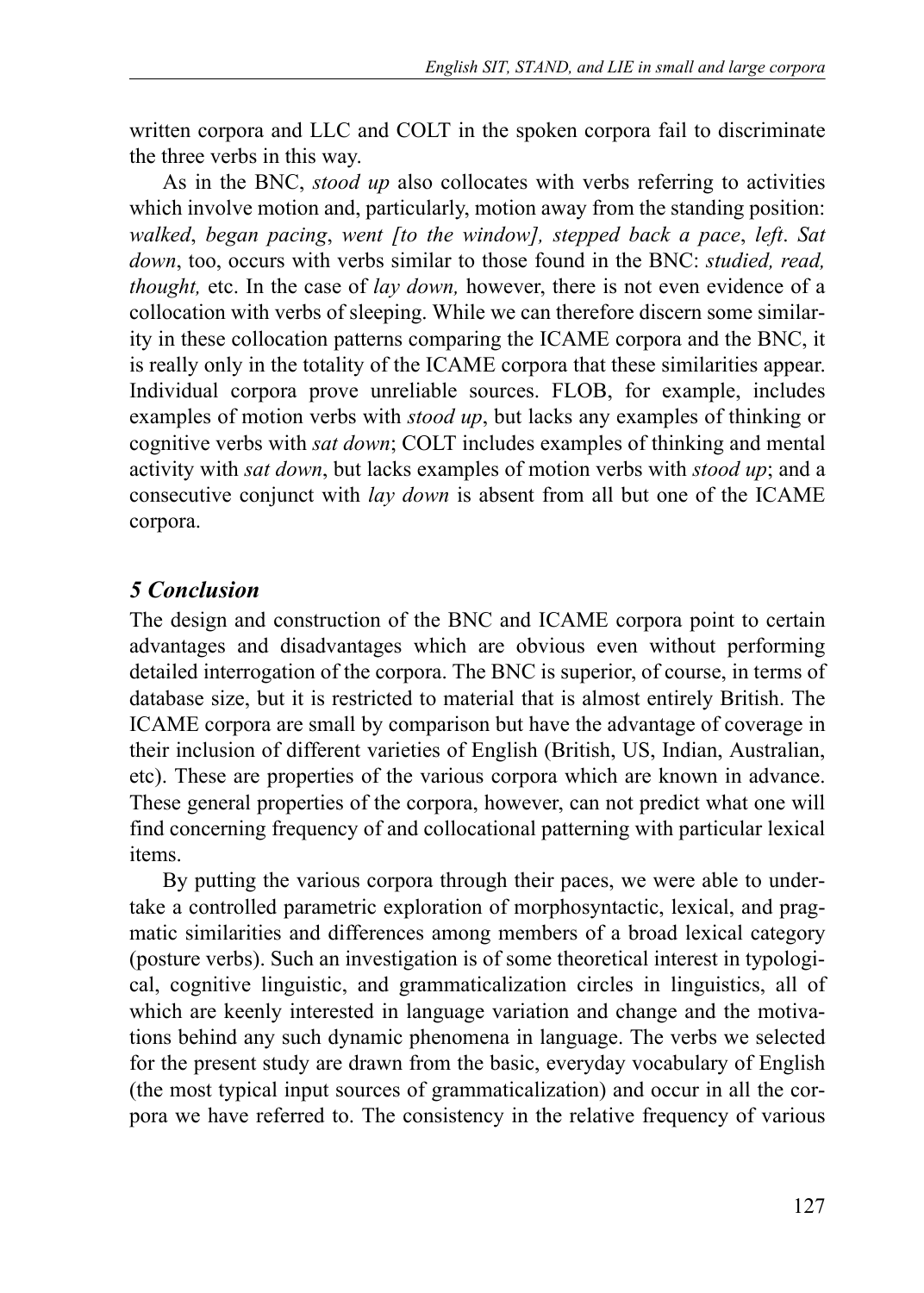forms of the posture verbs *sit*, *stand*, and *lie* across the corpora is a striking quantitative result. Any one of the (relatively small) ICAME corpora allows one to obtain this result. Moving to the (relatively large) BNC does not alter this relative frequency; it only provides stronger confirmation of the same result. From this point of view, each of the selected ICAME corpora is as enlightening as the BNC. That is, even half a million words of text or speech (as in COLT and LLC) is sufficient to establish this result. This is not something one could have predicted just from a consideration of the general nature of the corpora.

Collocational patterns and their frequencies can be harder to establish than simple frequencies of lexical items (though our lexical items included some simple collocations such as *sit down*, *stand up,* etc), since the raw numbers of collocations of an item will always be less than that of its overall lemma or lexeme frequency. In the case of posture verbs in simultaneous and consecutive conjunction, the collocational patterns indeed involved a substantial reduction in frequency compared with the posture verbs alone. A number of collocational patterns well represented in the BNC are only barely in evidence in the totality of the ICAME corpora, while individual ICAME corpora may not reveal some of the targeted patterns at all. These results are of interest as we strive to understand the difference between small (<1 million word) corpora and large (>100 million word) corpora and establish the kinds of information retrievable from each. The collocations we have explored here were evident in the large corpus we used but not really apparent in any of the small corpora. Results like this help to exemplify and refine further de Beaugrande's (1996) claims about the nature of the differences between small and large corpora.

# *References*

- De Beaugrande, Robert. 1996. The 'pragmatics' of doing language science: The 'warrant' for large-corpus linguistics. *Journal of Pragmatics* 25: 503–535.
- Fellbaum, Christiane (ed). 1998. *WordNet: An electronic lexical database.* Cambridge, MA: MIT Press.
- Gardiner, Alan H. 1957. *Egyptian grammar: Being an introduction to the study of hieroglyphs*. 3rd Edition. Oxford: Oxford University Press.
- Gibbs, Raymond. W. Jr., Dinara Beitel, Michael Harrington, and Paul Sanders. 1994. Taking a stand on the meanings of *Stand*: Bodily experience as motivation for polysemy. *Journal of Semantics*, 11: 231–251.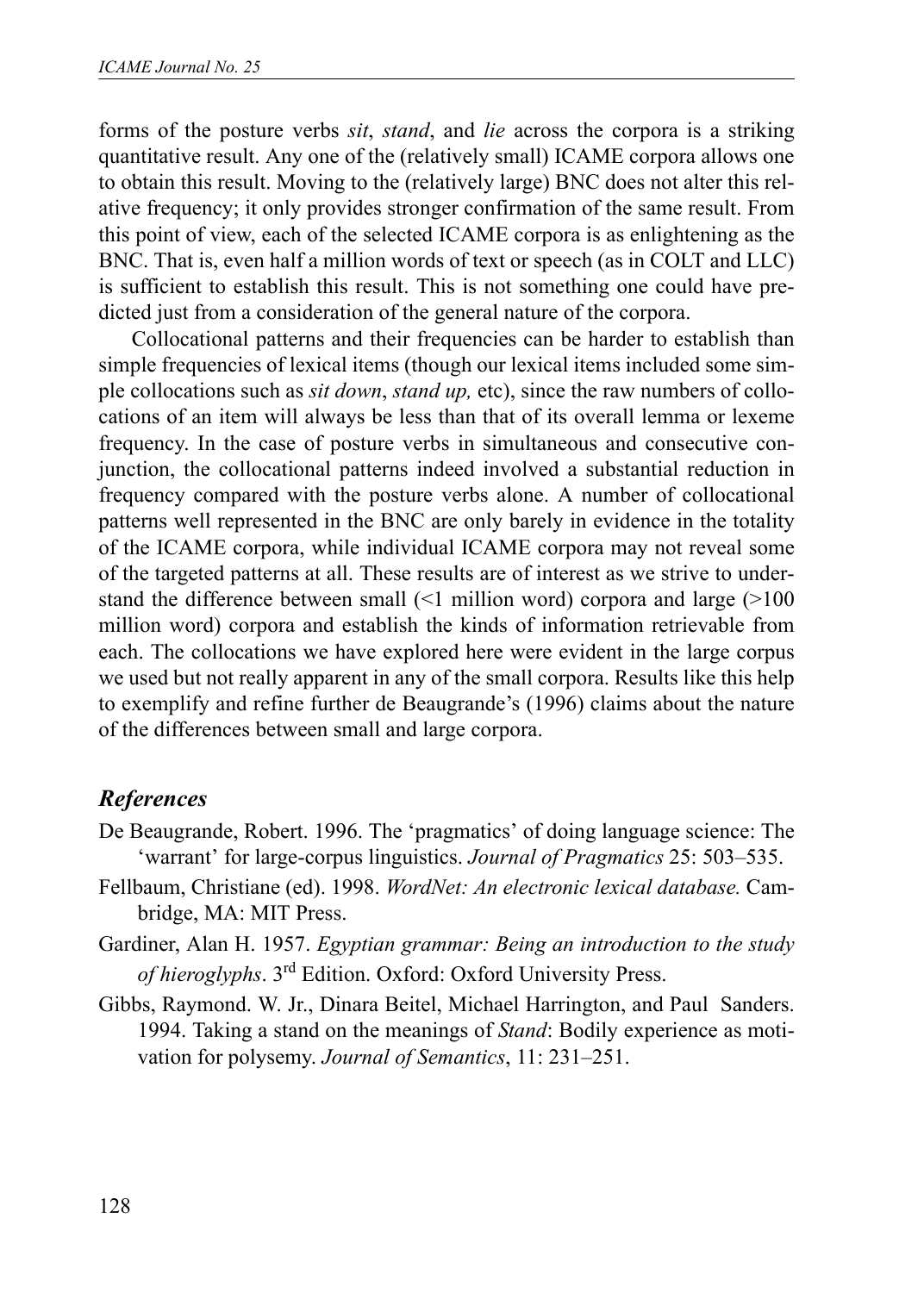- Heine, Bernd, Ulrike Claudi, and Friederike Hünnemeyer. 1991. *Grammaticalization: A conceptual framework*. Chicago and London: The University of Chicago Press.
- Heine, Bernd, Tom Güldemann, Christa Kilian-Hatz, Donald A. Lessau, Heinz Roberg, Mathias Schladt, and Thomas Stolz. 1993. *Conceptual shift: A lexicon of grammaticalization processes in African languages*. Köln: Institut für Afrikanistisk, Universität zu Köln.
- Kuteva, Tania A. 1999. On 'sit'/'stand'/'lie' auxiliation. *Linguistics* 37: 191– 213.
- Newman, John. In press a. *The linguistics of sitting, standing, and lying*. Amsterdam and Philadelphia: John Benjamins.
- Newman, John. In press b. An overview of 'sit', 'stand', and 'lie': A cross-linguistic perspective. In J. Newman (ed). *The linguistics of sitting, standing, and lying*. Amsterdam and Philadelphia: John Benjamins.
- Newman, John and Sally Rice. 2001. English SIT, STAND, and LIE: Patterns of usage and their experiential motivations. Paper presented at The Seventh International Cognitive Linguistics Conference, Santa Barbara, CA: 22–27 July 2001.
- Schützeichel, Rudolf. 1969. *Althochdeutsches Wörterbuch*. Tübingen: Max Niemeyer Verlag.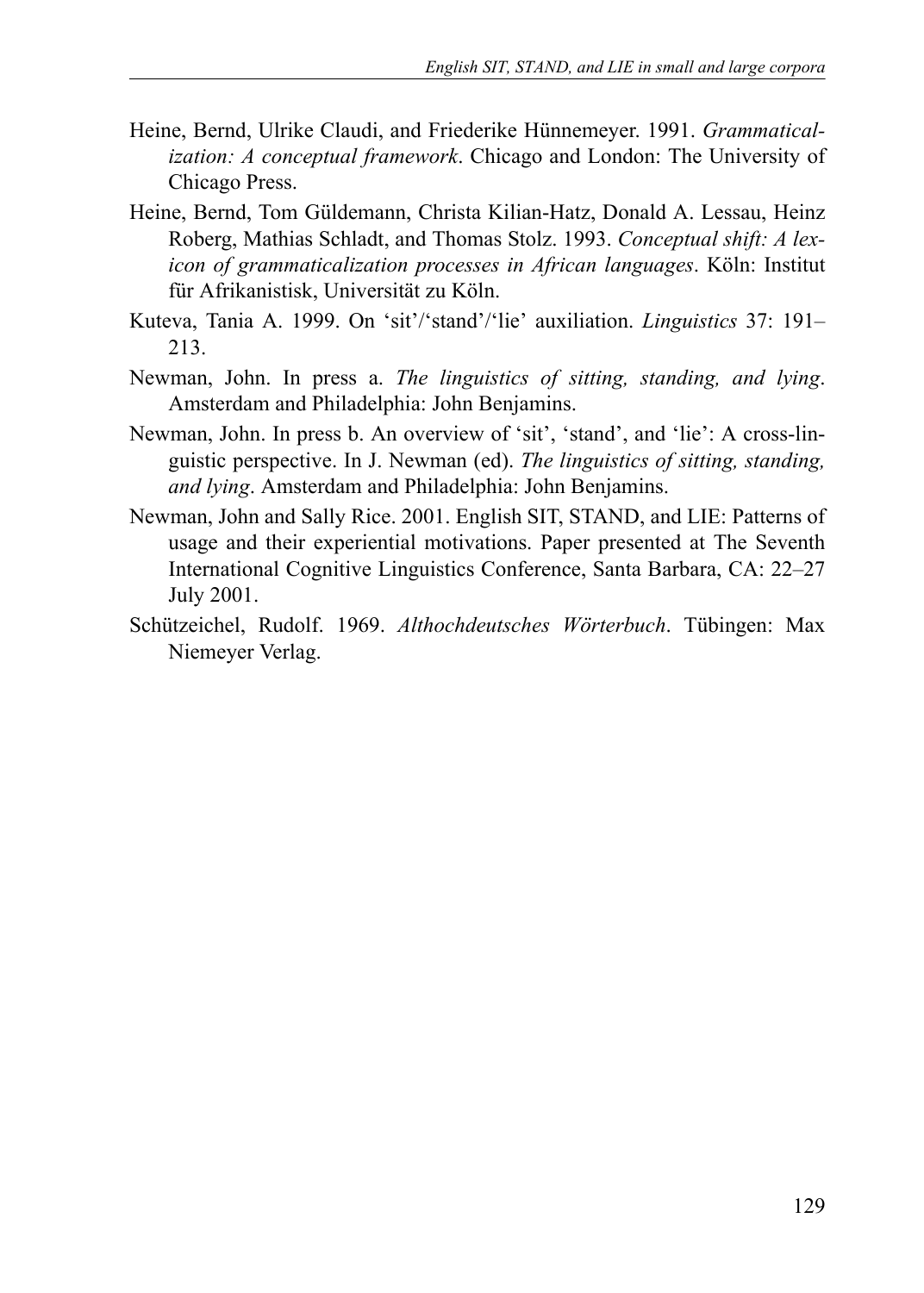Appendix 1. Normalized frequency (per million words) of selected posture expressions in written corpora. Verbal lexemes, not just base forms, were used in the searches.

| <b>WRITTEN</b>          | <b>BNC</b> | LOB | <b>FLOB</b> | <b>BROWN</b> | <b>FROWN</b>            | <b>ACE</b>     | WC | KOL   |
|-------------------------|------------|-----|-------------|--------------|-------------------------|----------------|----|-------|
| SIT HERE/THERE          | 22.48      | 20  | 14          | 15           | 14                      | $\overline{7}$ | 12 | 20    |
| <b>STAND HERE/THERE</b> | 16.94      | 20  | 12          | 27           | 13                      | 11             | 22 | 21.11 |
| LIE HERE/THERE          | 6.53       | 10  | 14          | 9            | 4                       | 3              | 14 | 3.33  |
| SIT IN                  | 38.13      | 40  | 37          | 38           | 63                      | 48             | 61 | 50    |
| <b>STAND IN</b>         | 36.1       | 53  | 31          | 48           | 46                      | 25             | 28 | 51.11 |
| LIE IN                  | 41.71      | 72  | 46          | 49           | 38                      | 36             | 57 | 75.55 |
| <b>SIT ON</b>           | 39.19      | 30  | 22          | 31           | 30                      | 38             | 60 | 57.77 |
| <b>STAND ON</b>         | 23.7       | 30  | 25          | 37           | 29                      | 18             | 28 | 36.66 |
| LIE ON                  | 21.58      | 46  | 26          | 18           | 22                      | 12             | 44 | 21.11 |
| SIT AT                  | 13.71      | 11  | 18          | 11           | 15                      | 9              | 23 | 21.11 |
| <b>STAND AT</b>         | 18.94      | 18  | 17          | 21           | 19                      | 17             | 31 | 17.77 |
| LIE AT                  | 5.31       | 9   | 7           | 1            | 5                       | 3              | 0  | 4.44  |
| SIT WITH                | 8.07       | 13  | 4           | 7            | $\overline{4}$          | $\overline{7}$ | 5  | 11.11 |
| <b>STAND WITH</b>       | 5.92       | 10  | 2           | 10           | 10                      | 2              | 3  | 48.88 |
| LIE WITH                | 5.75       | 15  | 5           | 7            | $\overline{\mathbf{c}}$ | 3              | 7  | 8.88  |
| SIT BY                  | 3.95       | 3   | 4           | 5            | 5                       | 2              | 5  | 5.55  |
| <b>STAND BY</b>         | 12.28      | 13  | 12          | 11           | 10                      | 6              | 17 | 15.55 |
| LIE BY                  | 0.57       | 0   | 0           | 1            | 1                       | 0              | 1  | 1.11  |
| SIT NEXT TO             | 3.15       | 1   | 4           | 0            | 2                       | 4              | 7  | 3.33  |
| STAND NEXT TO           | 1.23       | 2   | 2           | 3            | 5                       | 1              | 1  | 4.44  |
| LIE NEXT TO             | 0.46       | 1   | 1           | 1            | 0                       | 0              | 1  | 0     |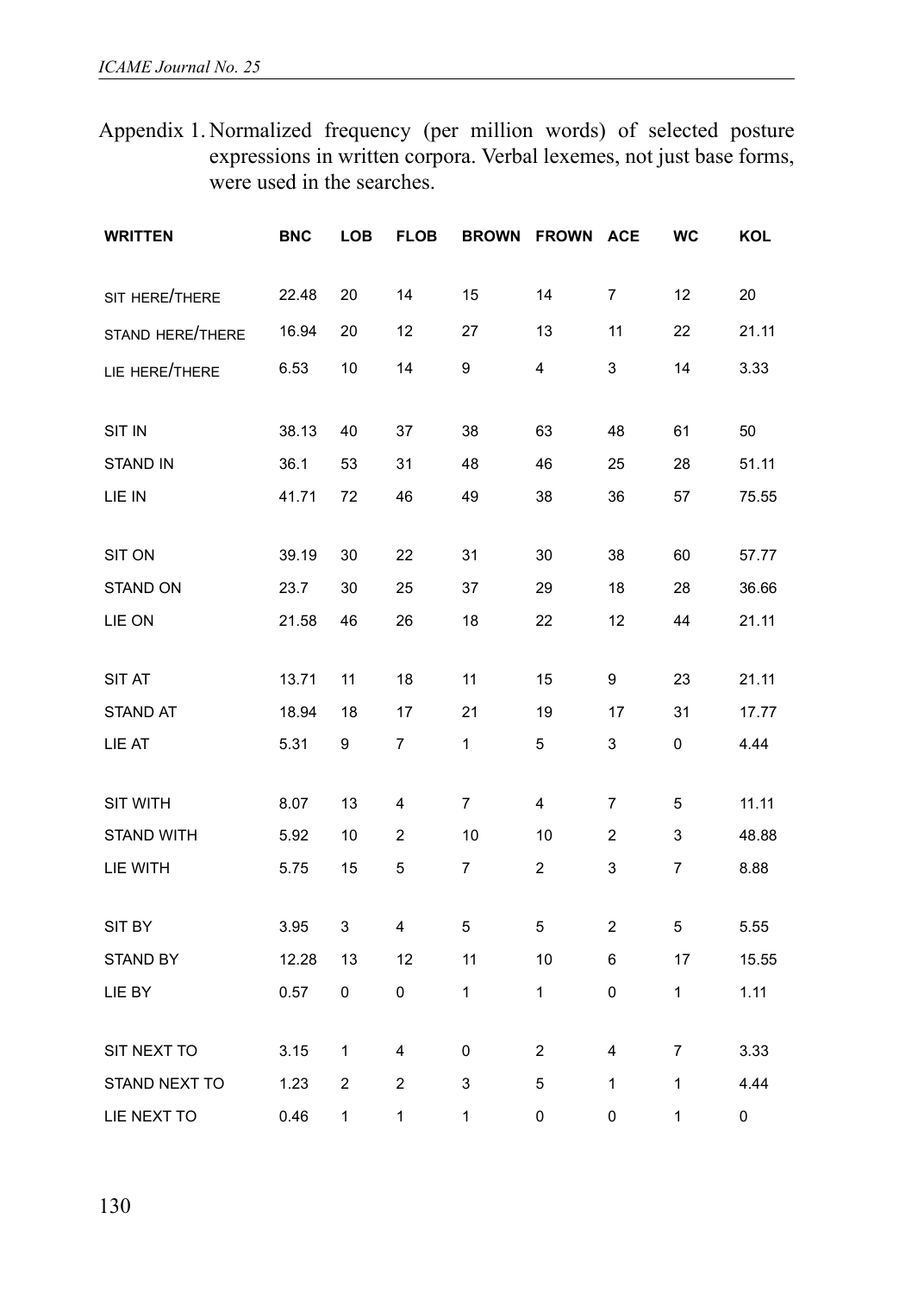| SIT BESIDE              | 3.85 | 3              | 3              | 6              | 3              | 3              | 10             | 8.88     |
|-------------------------|------|----------------|----------------|----------------|----------------|----------------|----------------|----------|
| <b>STAND BESIDE</b>     | 3.64 | 3              | $\overline{2}$ | 4              | 8              | 8              | 1              | 1.11     |
| LIE BESIDE              | 1.01 | 1              | $\mathbf 0$    | 1              | 0              | 1              | 3              | 1.11     |
|                         |      |                |                |                |                |                |                |          |
| <b>SIT BEHIND</b>       | 1.64 | 5              | 5              | $\overline{2}$ | $\overline{2}$ | 1              | $\overline{4}$ | 0        |
| <b>STAND BEHIND</b>     | 2.93 | 1              | 3              | $\overline{2}$ | 15             | 1              | 5              | 7.77     |
| LIE BEHIND              | 4.29 | 6              | 5              | $\overline{c}$ | 5              | 1              | $\pmb{0}$      | 2.22     |
|                         |      |                |                |                |                |                |                |          |
| <b>SIT OVER</b>         | 0.85 | $\overline{2}$ | 1              | $\mathbf{1}$   | $\overline{2}$ | $\mathbf 0$    | $\mathbf 0$    | 2.22     |
| <b>STAND OVER</b>       | 2.53 | 1              | 3              | $\mathbf{1}$   | $\overline{2}$ | 1              | 3              | 4.44     |
| LIE OVER                | 0.73 | 0              | 1              | 1              | 1              | $\mathbf 0$    | 1              | 1.11     |
|                         |      |                |                |                |                |                |                |          |
| <b>SIT ABOVE</b>        | 0.2  | 0              | $\mathbf 0$    | $\mathbf 0$    | $\mathbf{1}$   | $\mathbf 0$    | $\mathbf{1}$   | 0        |
| <b>STAND ABOVE</b>      | 0.65 | $\overline{2}$ | $\mathbf 0$    | 3              | $\mathbf{1}$   | $\mathbf 0$    | $\mathbf 0$    | 1.11     |
| LIE ABOVE               | 0.45 | 3              | 0              | 1              | 0              | $\mathbf 0$    | 1              | 0        |
|                         |      |                |                |                |                |                |                |          |
| <b>SIT UNDER</b>        | 0.82 | 0              | 0              | 0              | $\mathbf{1}$   | $\overline{2}$ | 3              | 1.11     |
| <b>STAND UNDER</b>      | 0.79 | 1              | $\overline{2}$ | $\overline{2}$ | $\mathbf 0$    | $\overline{2}$ | $\mathbf 0$    | 1.11     |
| <b>LIE UNDER</b>        | 1.02 | $\overline{2}$ | 2              | 1              | $\mathbf{1}$   | 1              | 1              | 0        |
|                         |      |                |                |                |                |                |                |          |
| <b>SIT UNDERNEATH</b>   | 0.07 | 0              | 0              | 0              | $\mathbf 0$    | $\mathbf 0$    | 0              | 0        |
| <b>STAND UNDERNEATH</b> | 0.05 | $\mathbf 0$    | $\mathbf 0$    | $\mathbf 0$    | $\mathbf 0$    | $\Omega$       | $\mathbf 0$    | $\Omega$ |
| <b>LIE UNDERNEATH</b>   | 0.24 | $\mathbf 0$    | 0              | 0              | 0              | 1              | $\mathbf 0$    | 0        |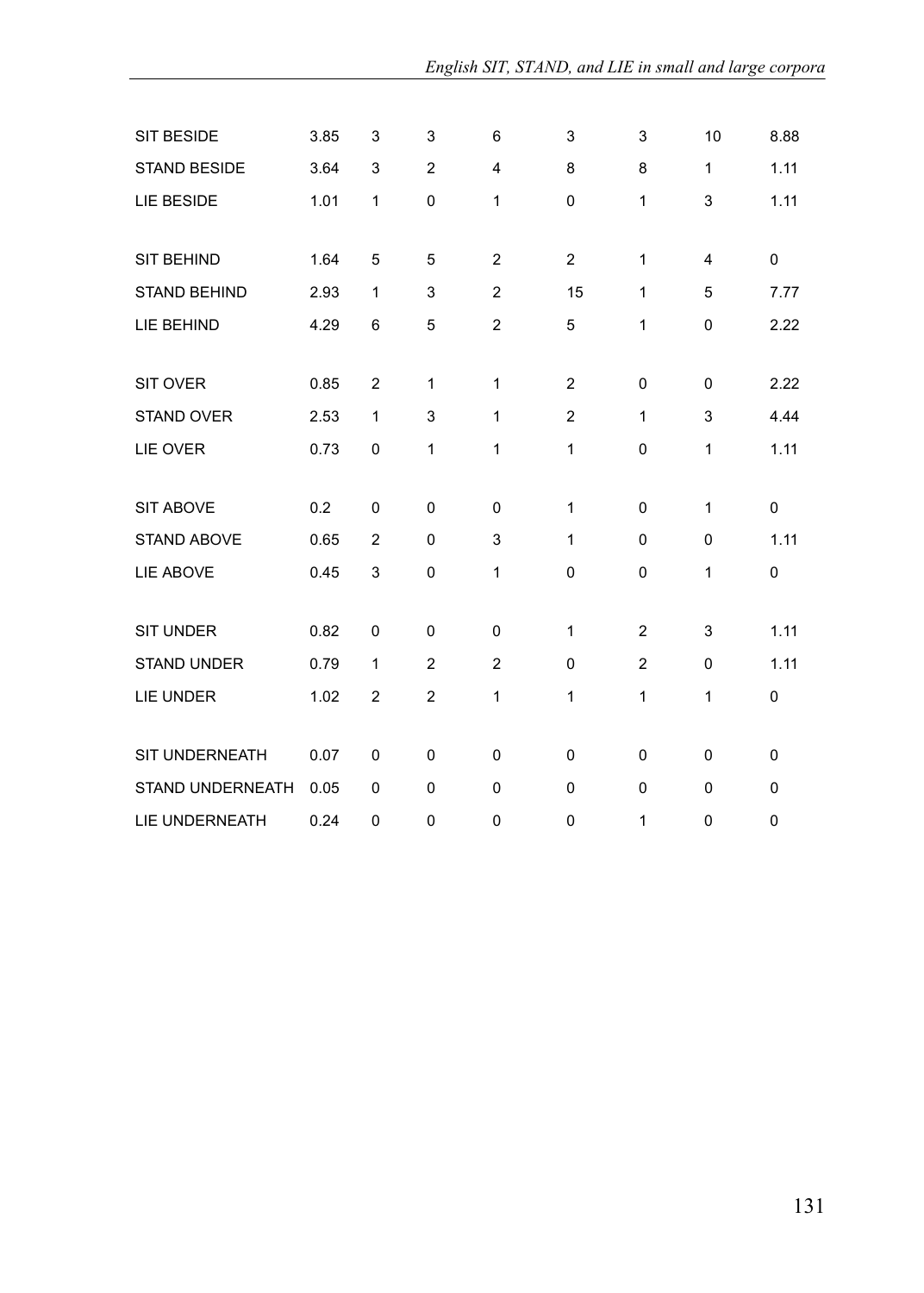Appendix 2. Normalized frequency (per million words) of selected posture expressions in spoken corpora. Verbal lexemes, not just base forms, were used in the searches.

| <b>SPOKEN</b>     |                | <b>LLC</b> | <b>COLT</b> | <b>WSC</b>     |
|-------------------|----------------|------------|-------------|----------------|
| SIT HERE/THERE    | 38             |            | 178         | 112            |
| STAND HERE/THERE  | 4              |            | 58          | 27             |
| LIE HERE/THERE    | 0              |            | 4           | 6              |
| <b>SIT IN</b>     | 40             |            | 68          | 70             |
| <b>STAND IN</b>   | 16             |            | 12          | 15             |
| LIE IN            | 10             |            | 16          | 13             |
| <b>SIT ON</b>     | 22             |            | 78          | 58             |
| <b>STAND ON</b>   | 18             |            | 22          | 16             |
| LIE ON            | $\overline{2}$ |            | 10          | 13             |
| <b>SIT AT</b>     | 8              |            | 10          | 15             |
| <b>STAND AT</b>   | 10             |            | 4           | 11             |
| LIE AT            | 0              |            | 0           | 0              |
| <b>SIT WITH</b>   | 4              |            | 14          | 7              |
| <b>STAND WITH</b> | 4              |            | 6           | 4              |
| LIE WITH          | 0              |            | 0           | $\overline{2}$ |
| SIT BY            | 0              |            | 0           | $\overline{2}$ |
| <b>STAND BY</b>   | 2              |            | 0           | 7              |
| LIE BY            | 0              |            | 0           | 0              |